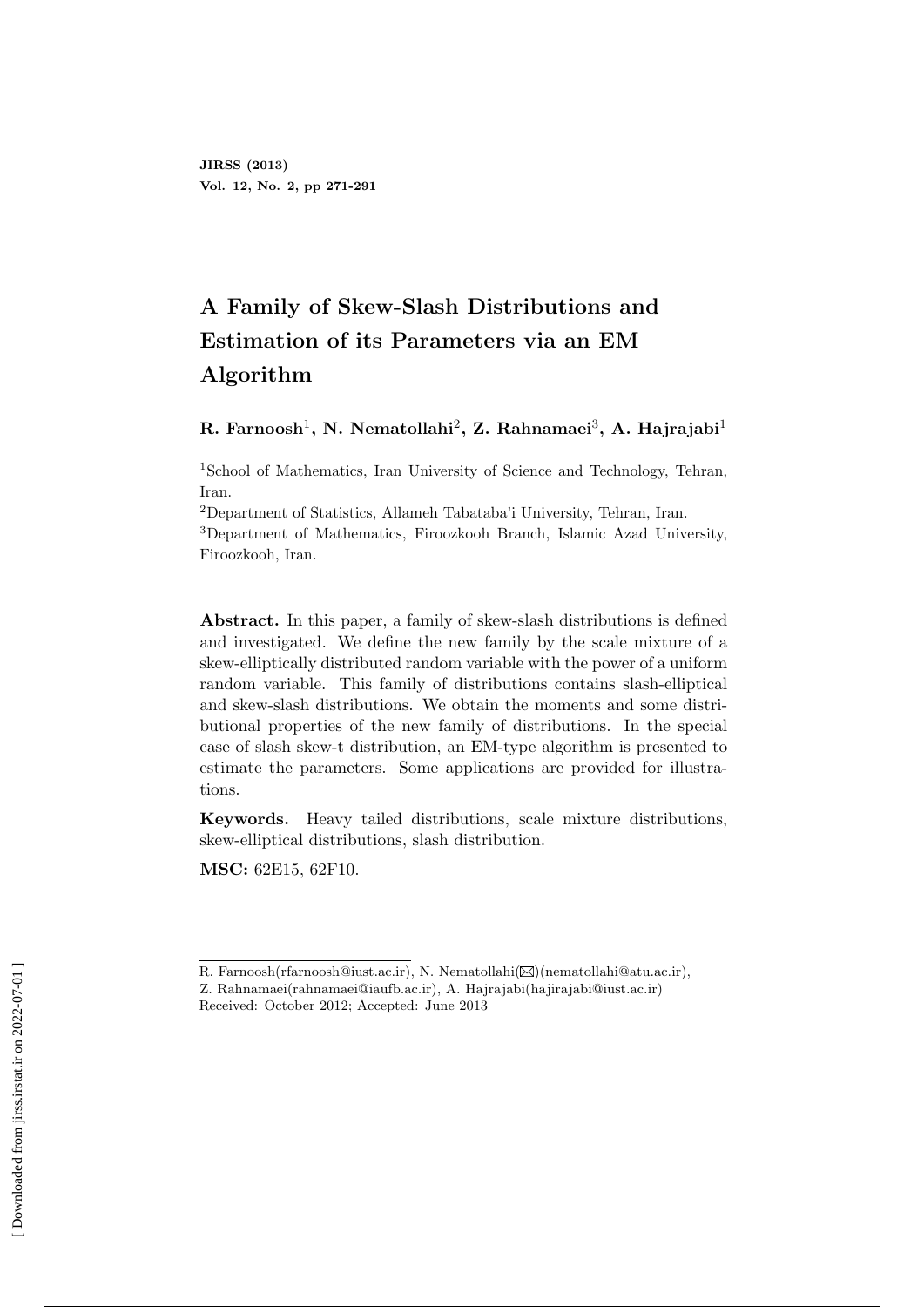## **1 Introduction**

In analyzing real data sets, there is a general tendency to find more flexible models to presents features of the data. When the data sets have skewness and heavy tails, one should model the data with a skew and/or heavy tailed distribution. In the past three decades, there was a substantial growth in studying and using a number of distributional families for modeling such data sets. See for example Genton (2004) and references cited therein. Some families of distributions which allow for skewness and contain the normal distribution as a proper member have played an important role in these developments. Among them are the skew-normal distribution (Azzalini, 1985, 1986), the multivariate skew-normal distribution (Azzalini and Dalla Valle, 1996), the skew-t distribution (Jones and Faddy, 2003) and the skew-elliptical distribution (Branco and Day, 2001; Sahu et al., 2003).

The class of elliptical distributions, introduced by Kelker (1970) and developed by Fang et al. (1990), includes a vast set of known symmetric distributions, for example, normal, student-t and Pearson type II distributions. Azzalini and Capitanio (1999), Branco and Day (2001) and Sahu et al. (2003) construct skew-elliptical distributions based on elliptical distributions which are skew and contain elliptical distributions as a proper member.

Some authors construct flexible distributions that can be alternatives to the normal distributions for modeling of data sets with heavier tails than normal. First heavy-tailed distributions alternative to the normal, are t and slash distributions. The random variable

$$
X = \mu + \sigma \frac{Z}{U^{\frac{1}{q}}} \tag{1.1}
$$

is said to have slash-distribution with parameter  $\mu$ ,  $\sigma$  and q (denoted by *X ∼ SL*(*µ, σ, q*)) where *Z ∼ N*(0*,* 1) and *U ∼ U*(0*,* 1) are independent random variables. General properties of this distribution are studied in Rogers and Tukey (1972) and Mosteller and Tukey (1977). For a review of the literature and extensions of slash distributions, see Kafadar (1982, 2001), Wang and Genton (2006), Genc (2007), Gomez et al. (2007), Gomez and Venegas (2008), Arslan (2008, 2009) and Arslan and Genc (2009). By replacing Z in (1.1) with the multivariate normal, multivariate skew-normal and elliptical distributions, Wang and Genton (2006) and Gomez et al. (2007) construct the Multivariate Slash (MSL), the Multivariate Skew-Slash (MSSL) and the Slash-Elliptical (SLEL) distributions, respectively.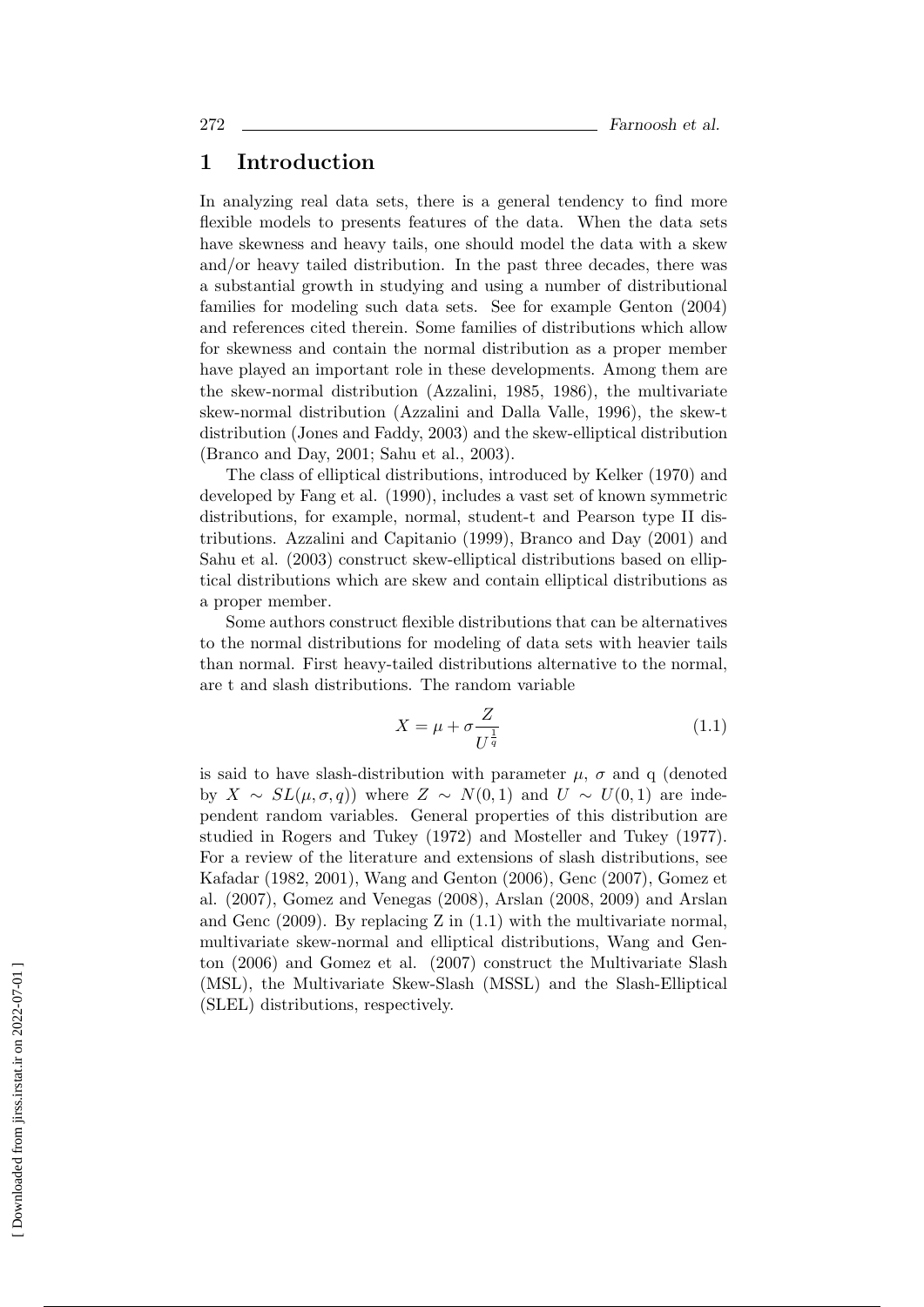In this paper, by replacing  $Z$  in  $(1.1)$  with skew-elliptical distributions, we define a new family of distributions. These distributions are appropriate for fitting skewed and heavy-tailed data sets . To this end, in Section 2 we state some preliminary definitions. In Section 3, the Slash Skew-Elliptical (SLSEL) distribution is introduced and some properties are given. In Section 4, in the special case of slash skew-t distribution, an EM-type algorithm is constructed to estimate its parameters. A small simulation study and an application to real data are given is Section 5. A conclusion is given in Section 6.

#### **2 Preliminaries**

In this section the definitions of elliptical and skew-elliptical distributions' that are needed for subsequent sections' are given.

**Definition 2.1.** A random variable W has elliptical distribution with location parameter  $\mu$  and scale parameter  $\sigma$ , denoted by  $W \sim EL_1(\mu, \sigma; g)$ , if W has probability density function (p.d.f.)

$$
f_W(w) = \frac{1}{\sigma} g\left(\left(\frac{w-\mu}{\sigma}\right)^2\right),\tag{2.1}
$$

for some non-negative function  $g(u)$ ,  $u \ge 0$  satisfying  $\int_0^\infty u^{-\frac{1}{2}} g(u) du =$ 1.

For example, Normal, Cauchy, Student-t, Pearson and Kotz-type distributions belong to this family of distributions. The elliptical distribution was originally defined by Kelker (1970) and a comprehensive review of its properties can be found in Fang et al. (1990).

**Definition 2.2.** A random variable X has skew-elliptical distribution with location parameter  $\mu$ , scale parameter  $\sigma$  and skew parameter  $\lambda$ , denoted by  $X \sim SEL_1(\mu, \sigma, \lambda; g)$ , if X has p.d.f.

$$
f_X(x) = \frac{2}{\sigma} f_g(\frac{x-\mu}{\sigma}) F_g(\lambda \frac{(x-\mu)}{\sigma})
$$
\n(2.2)

where  $f_q(.)$  and  $F_q(.)$  are the p.d.f. and cumulative distribution function  $(c.d.f.)$  of  $EL_1(0,1;q)$ , respectively.

This form of skew-elliptical distribution was defined by Azzalini and Capitanio (1999), Branco and Dey (2001) and Sahu et al. (2003).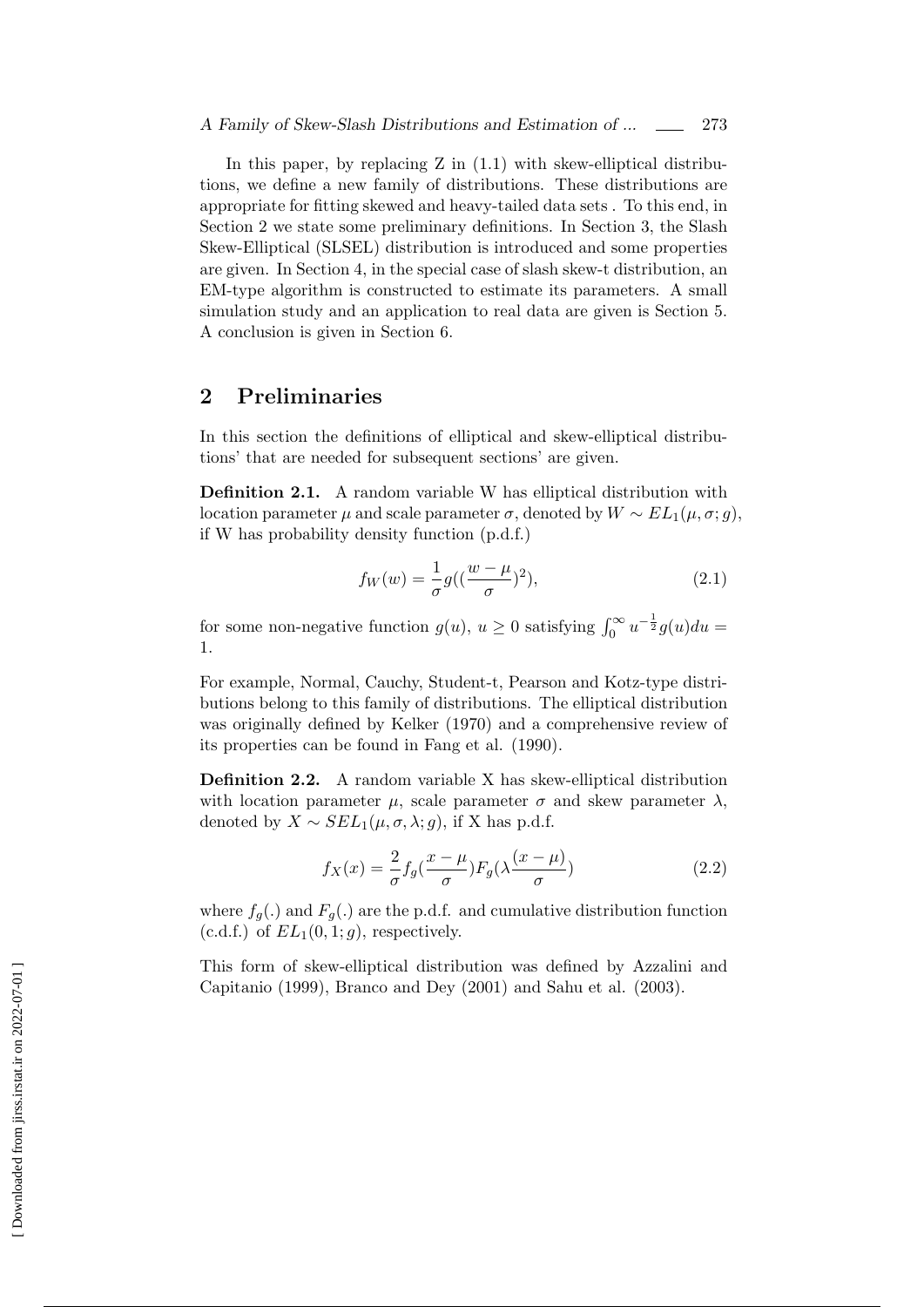## **3 Slash Skew-Elliptical Distributions**

In this section we define SLSEL distribution. The p.d.f. and some distributional properties are derived.

**Definition 3.1.** A random variable Y has SLSEL distribution with location parameter *μ*, scale parameter *σ*, skew parameter  $λ$  and tail parameter  $q > 0$ , denoted by  $Y \sim SLSEL_1(\mu, \sigma, \lambda, q; q)$ , if

$$
Y = \mu + \sigma \frac{X}{U^{\frac{1}{q}}},\tag{3.1}
$$

where  $X \sim SEL_1(0, 1, \lambda; q)$  is independent of  $U \sim U(0, 1)$ .

Using (2.2) and independence of X and U, the p.d.f. of random variable Y in (3.1) can be easily shown to be

$$
f_Y(y) = \begin{cases} \frac{q\sigma^q}{|y-\mu|^{q+1}} \int_0^{(\frac{y-\mu}{\sigma})^2} u^{\frac{q-1}{2}} g(u) F_g(\lambda \sqrt{u}h(y-\mu)) du & y \neq \mu \\ \frac{q}{\sigma(q+1)} g(0) & y = \mu, \end{cases}
$$
 (3.2)

where  $h(t) = \frac{t}{|t|}$  and g(.) is the density generator function of  $EL_1(0, 1; g)$ distribution defined in  $(2.1)$ . In the special canonical case, i.e., when  $q=1$ ,  $(3.2)$  reduces to

$$
f_Y(y) = \begin{cases} \frac{\sigma}{(y-\mu)^2} \int_0^{\left(\frac{y-\mu}{\sigma}\right)^2} g(u) F_g(\lambda \sqrt{u}h(y-\mu)) du & y \neq \mu\\ \frac{1}{2\sigma} g(0) & y = \mu. \end{cases}
$$
(3.3)

When  $q \to \infty$  we obtain  $SEL_1(\mu, \sigma, \lambda; q)$  distribution. When  $\lambda = 0$ ,  $(3.2)$  reduce to SLEL density defined by Gomez et al.  $(2007)$ . If  $g(.)$  is the generator of normal distribution, i.e.,

$$
g(t) = (2\pi)^{-\frac{1}{2}}e^{-\frac{t}{2}},\tag{3.4}
$$

then (3.2) reduces to the density of univariate skew-slash distribution defined by Wang and Genton (2006) and we denoted (3.1) by  $Y \sim$ *SLSN*<sub>1</sub>( $\mu, \sigma, \lambda; q$ ) (X has skew-normal distribution,  $X \sim SN(0, 1, \lambda)$ ). When g(t) is given by (3.4) and  $\lambda = 0$ , (3.2) reduces to the density of general slash distribution defined in (1.1).

#### **3.1 Some Properties of SLSEL Distributions**

Let  $Y \sim SLSEL_1(0, 1, \lambda, q; q)$  and  $T \sim SLEL_1(0, 1, \lambda; q)$  (SLEL distribution defined by Gomez et al., 2007). Then it is easy to see that the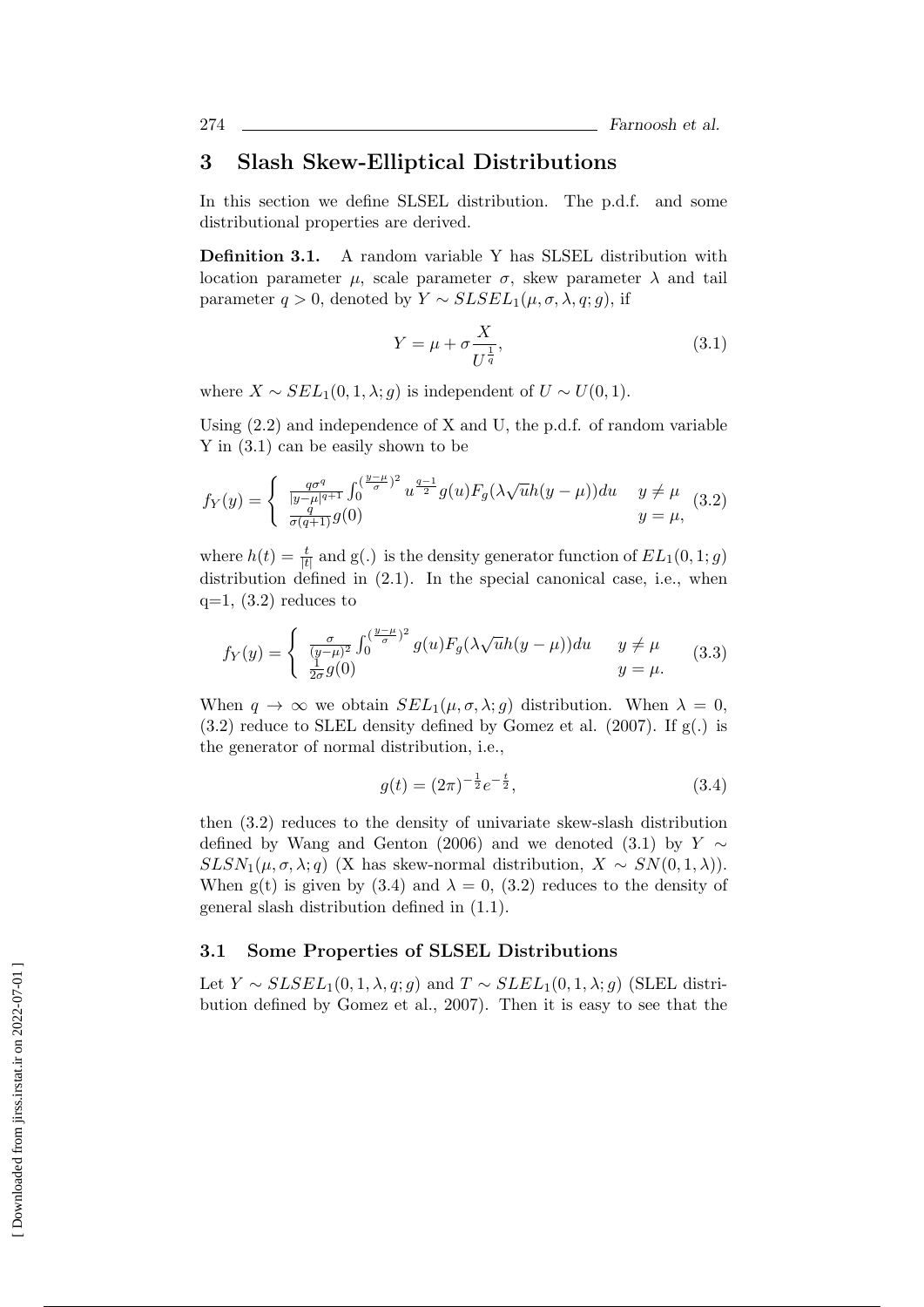p.d.f.s of  $W = |Y|$  and  $V = Y^2$  are given by

$$
f_W(w;q) = \frac{q}{w^{q+1}} \int_0^{w^2} u^{\frac{q-1}{2}} g(u) du,
$$
  
\n
$$
f_V(v;q) = \frac{q}{2v^{\frac{q+2}{2}}} \int_0^v u^{\frac{q-1}{2}} g(u) du,
$$
\n(3.5)

which are the p.d.f.s of  $|T|$  and  $T^2$  derived by Gomez et al. (2007), respectively. Therefore  $Y^2 = T^2$ , and this property is similar to the relation between normal and skew-normal distributions.

**Theorem 3.1.** *If*  $Y \sim SLSEL_1(\mu, \sigma, \lambda, q; g)$  *and*  $T = aY + b$ *,*  $a, b \in R$ *, then*  $T \sim SLSEL_1(a\mu + b, |a|\sigma, q, \lambda h(a); g)$ .

**Theorem 3.2.** *If*  $Y|U = u \sim SEL_1(0, u^{-\frac{1}{q}}, \lambda; g)$  *and*  $U \sim U(0, 1)$ *,*  $then Y \sim SLSEL_1(0, 1, \lambda, q; q)$ .

The proof of Theorems 3.1 and 3.2 are easily derived from (2.2) and (3.2).

**Remark 3.1.** Theorems 3.1 and 3.2 show that the SLSEL distribution is invariant under linear transformations and can be represented as a particular scale-mixture of SEL and  $U(0, 1)$  distributions. The results are also useful for generating  $SLSEL_1(\mu, \sigma, \lambda, q; q)$  deviates.

**Theorem 3.3.** *If*  $Z \sim SLSEL_1(0, 1, \lambda, q; q)$  *and*  $Y \sim SLSEL_1(\mu, \sigma, q)$ *λ, q*; *g*) *then*

$$
\mu_k = E(Z^k) = \frac{q}{q-k}a_k, \qquad k = 0, 1, 2, .... \qquad (q > k),
$$

*where*  $a_k = 2 \int_R x^k g(x^2) F_g(\lambda x) dx$  *is the r-th moment of*  $SEL_1(0, 1, \lambda; g)$ *distribution given in (2.2), and*

$$
\mu'_k = E(Y^k) = \sum_{l=0}^k {k \choose l} \sigma^l \mu^{k-l} \mu_l, \quad k = 0, 1, 2, .... \quad (q > k).
$$

**Proof.** Let  $X \sim SEL_1(0, 1, \lambda; g)$  and independent of  $U \sim U(0, 1)$ . Then  $E(U^{-\frac{k}{q}}) = \frac{q}{q-k}, Z = \frac{X}{U^{\frac{1}{q}}}$  $\frac{X}{U^{\frac{1}{q}}}$  and  $Y = \mu + \sigma Z$ . So the results are followed by a simple calculation.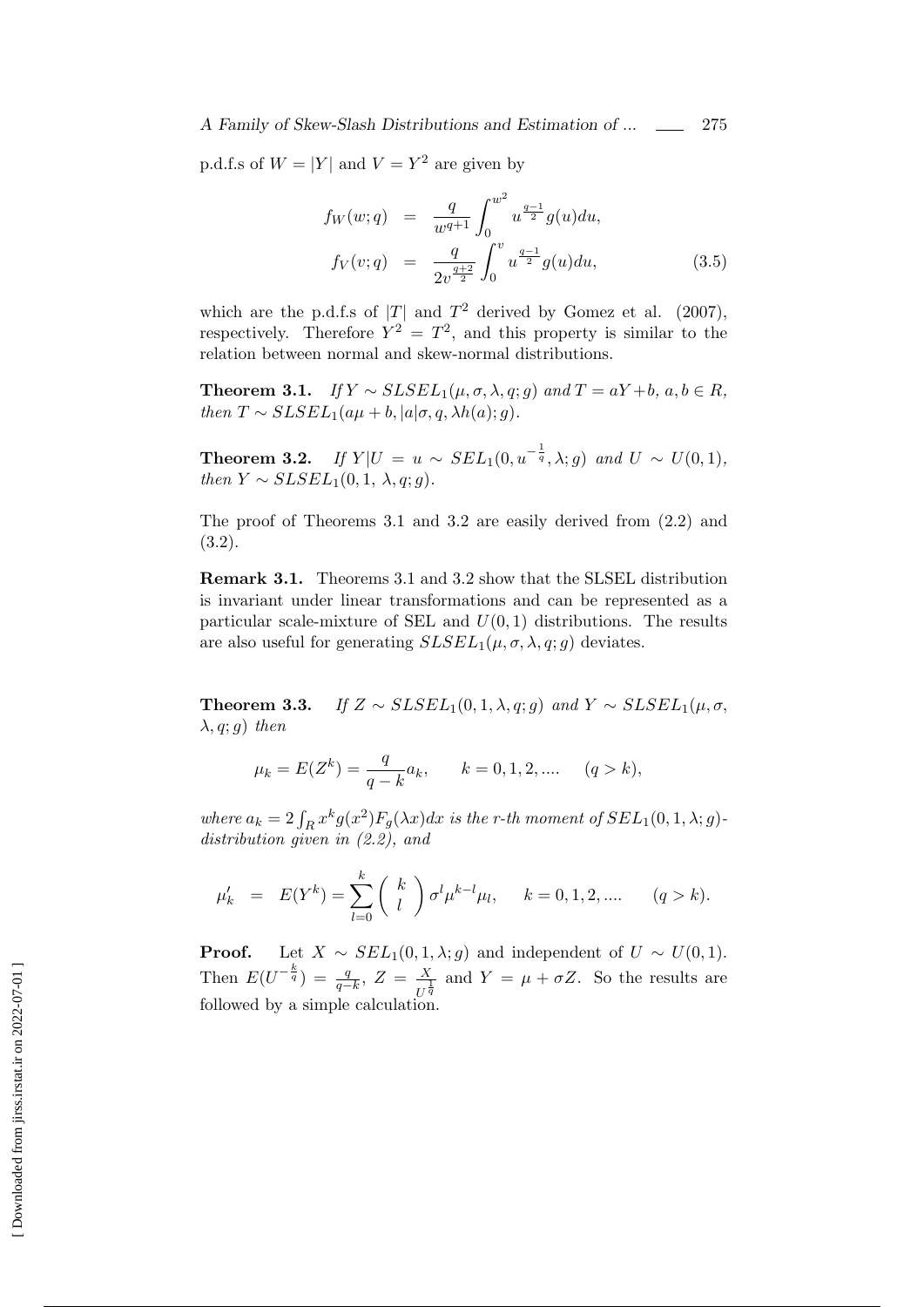As a special case, let  $Y \sim SLSN_1(\mu, \sigma, \lambda, q)$ , which has the generator function  $g(.)$  given by  $(3.4)$ . Then  $a_k$  is the k-th moment of skew-√ 2 normal distribution and for  $k = 1, 2$  is given by (Azzalini, 1985)  $a_1 =$  $rac{2}{\pi} \frac{\lambda}{\sqrt{1+1}}$  $\frac{\lambda}{1+\lambda^2}$ ,  $a_2 = 1$ . So, from Theorem 3.3 we have

$$
\mu'_1 = E(Y) = \mu + \frac{q}{q-1} \sqrt{\frac{2}{\pi}} \frac{\sigma \lambda}{\sqrt{1+\lambda^2}},
$$
\n $q > 1,$ 

$$
\mu'_2 = E(Y^2) = \mu^2 + 2\mu \frac{q}{q-1} \sqrt{\frac{2}{\pi}} \frac{\sigma \lambda}{\sqrt{1+\lambda^2}} + \frac{q}{q-2} \sigma^2, \quad q > 2,
$$

$$
Var(Y) = \frac{q}{q-2}\sigma^2 - \frac{2}{\pi}(\frac{q}{q-1})^2 \frac{\sigma^2 \lambda^2}{1+\lambda^2},
$$
  $q > 2$ 

which are given in Proposition 4 of Wang and Genton (2006) in the univariate case (see also Basso et al., 2010).

Note that the measure of skewness  $r_1 = \frac{E(X - E(X))^3}{[Var(X)]^{3/2}}$  and kurto- $\sin r_2 = \frac{E(X-E(X))^4}{[Var(X)]^2} - 3$  depends on  $a_k, k = 2, 3, 4$ , the moments of  $SEL_1(0,1,\lambda,g)$ -distribution. These measures are obtained in the following special case.

#### **3.2 A Special Case**

Let Y be given by  $(3.1)$ , where X has a standard skew-t distribution with *r* degrees of freedom,  $ST_1(0,1,\lambda,r)$ , which has the p.d.f. given by  $(2.2)$  with  $\mu = 0$ ,  $\sigma = 1$  and the generator function

$$
g(t) = \frac{\Gamma(\frac{(1+r)}{2})}{\Gamma(\frac{r}{2})\sqrt{\pi r}} (1 + \frac{t}{r})^{-\frac{(1+r)}{2}}, \quad t \in R.
$$
 (3.6)

We will call this distribution Slash Skew-t (SLST) distribution and denoted it by  $Y \sim SLST_1(\mu, \sigma, \lambda, q, r)$ . To illustrate the tail behavior and skewness of the SLSEL distribution, we draw the density curve of  $SLST_1(0,1,\lambda,1,3)$  and  $SLST_1(0,1,1,q,3)$  distributions for some values of  $\lambda$  and q in Figure 1. We can see that when  $\lambda$  gets larger, the curve becomes more skewed, and when q gets smaller, the curve becomes heavier. Also we draw the density curve of  $t_3$ ,  $ST_1(0, 1, 5, 3)$ ,  $SLST<sub>1</sub>(0, 1, 5, 1, 3)$  and  $SLSN<sub>1</sub>(0, 1, 5, 1)$  distributions in Figure 2. We see that the  $SLST_1(0,1,5,1,3)$  is more skewed and heavier than the other distributions.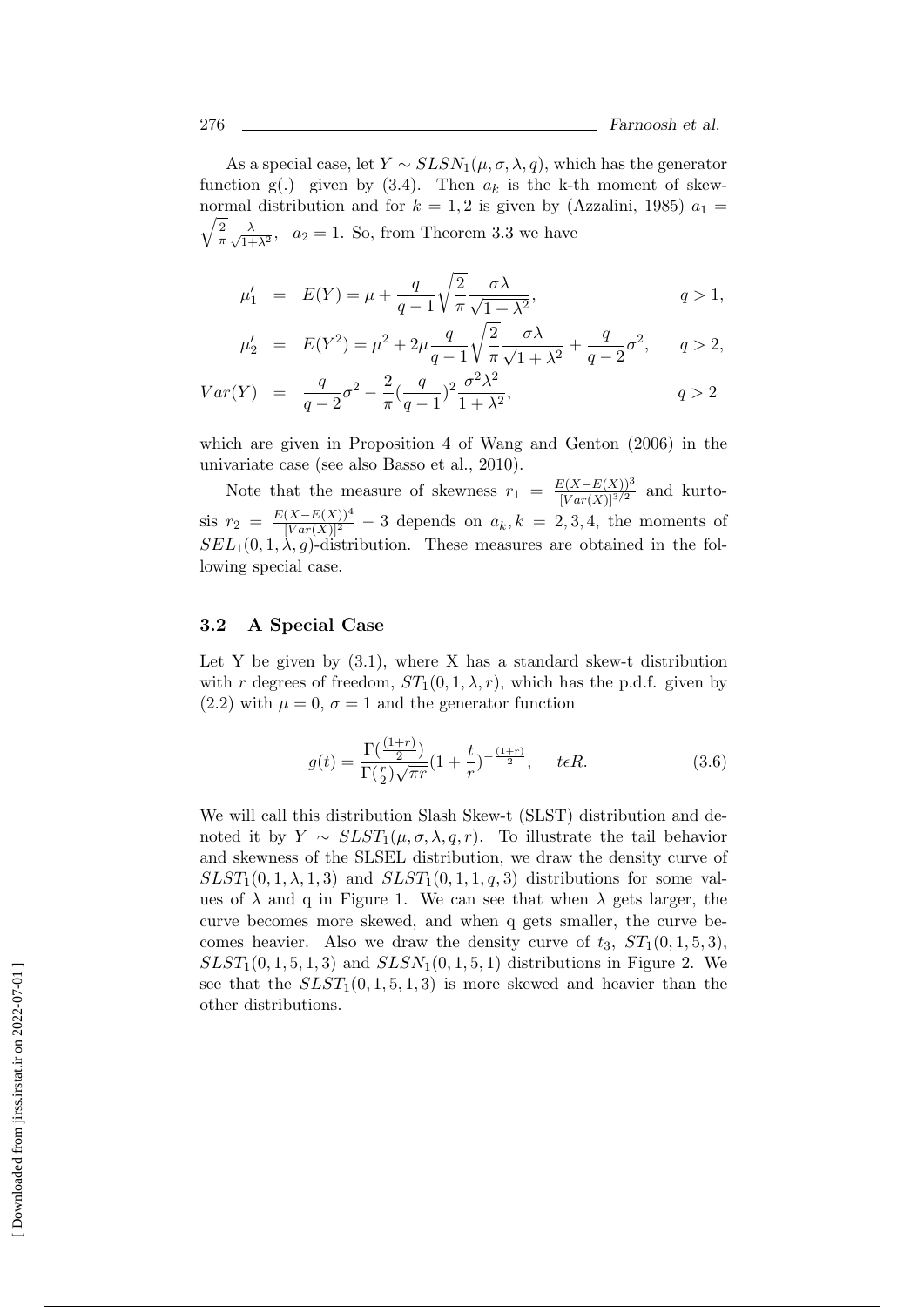From Azzalini and Capitano (2003), the moments of skew-t distribution,  $ST_1(0,1,\lambda,r)$ , are given by

$$
a_1 = c\delta, \quad a_2 = \frac{r}{r-2}, \ r > 2,
$$
  

$$
a_3 = \frac{r}{r-3}c\delta(3-\delta^2), \ r > 3, \quad a_4 = \frac{3r^2}{(r-2)(r-4)}, \ r > 4,
$$



**FIGURE.1** a Density function of the  $SLST_1(0,1,\lambda,1,3)$  for  $\lambda = 1$  (dotted line),  $\lambda = 2$  (dashed line) and  $\lambda = 5$  (solid line) **b** Density function of the  $SLST_1(0,1,1,q,3)$  for  $q=2$  (dashed line),  $q=3$ (dotted line) and q=5 (solid line)



**FIGURE. 2** Density function of the  $SLST_1(0, 1, 5, 1, 3)$ ,  $SLSN_1(0, 1, 5, 1)$ , *ST*1(0*,* 1*,* 5*,* 3) and *t*<sup>3</sup>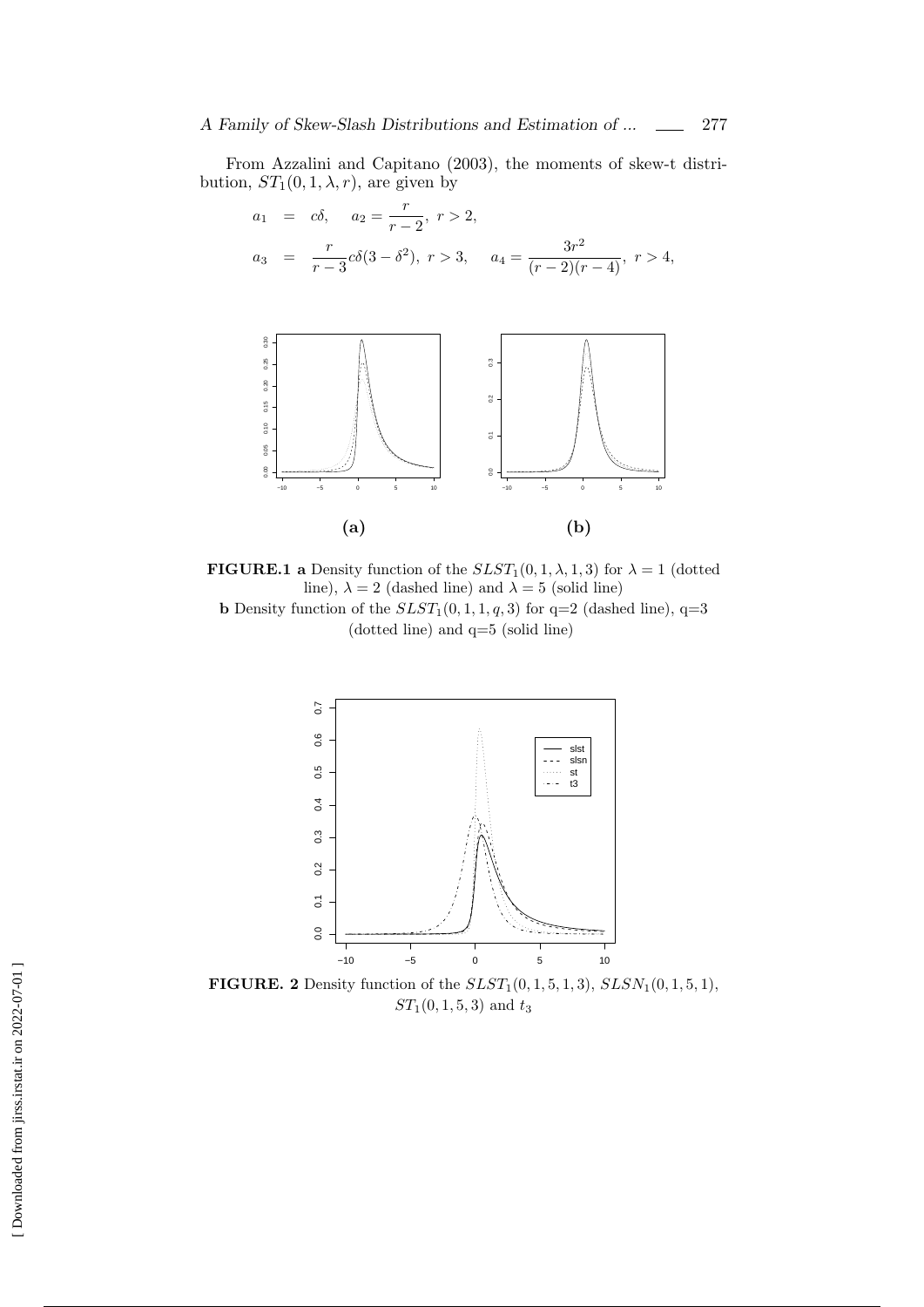where  $c = \sqrt{\frac{r}{\pi}}$  $\frac{\Gamma(\frac{r-1}{2})}{\Gamma(\frac{r-1}{2})}$  $\frac{\Gamma(\frac{r}{2})}{\Gamma(\frac{r}{2})}$  and  $\delta = \frac{\lambda}{\sqrt{1+\lambda}}$  $\frac{\lambda}{1+\lambda^2}$ . So, from Theorem 3.3, the measures of skewness and kurtosis of  $SLST_1(\mu, \sigma, \lambda, q, r)$  can be computed and are given by

$$
r_1 = \frac{\frac{q}{q-3} \frac{r}{r-3} c\delta(3-\delta^2) + 2(\frac{q}{q-1})^3 c^3 \delta^3 - 3 \frac{q^2}{(q-1)(q-2)} \frac{r}{r-2} c\delta}{(\frac{q}{q-2} \frac{r}{r-2} - (\frac{q}{q-1})^2 c^2 \delta^2)^{3/2}}, \quad q > 3, \quad r > 3,
$$

and

$$
r_2 = \frac{3\frac{q}{q-4}\frac{r^2}{(r-2)(r-4)} + 6\frac{q}{q-2}\frac{r}{r-2}\left(\frac{q}{q-1}\right)^2 c^2 \delta^2 - 4\frac{q}{q-3}\frac{r}{r-3}\frac{q}{q-1}c^2 \delta^2(3-\delta^2) - 3\left(\frac{q}{q-1}\right)^4 c^4 \delta^4}{\left(\frac{q}{q-2}\frac{r}{r-2} - \left(\frac{q}{q-1}\right)^2 c^2 \delta^2\right)^2} - 3,
$$
  
 
$$
q > 4, \quad r > 4,
$$

respectively. Note that  $r_1$  and  $r_2$  are complicated functions of  $\delta, q$ and *r*. We use the Mathematica software to find the behavior of these functions. For fixed  $q > 3$  and  $r > 3$ ,  $r_1$  is an increasing odd function of  $\delta$ . For  $\delta > 0$  ( $\lambda > 0$ ) we have  $0 < r_1 < \infty$  with  $\lim_{a \to 3^+} r_1 = \infty$ , for  $\delta$  < 0 ( $\lambda$  < 0) we have  $-\infty$  <  $r_1$  < 0 with  $\lim_{q\to 3^+} r_1 = -\infty$ , and  $r_1 = 0$ for  $\delta = 0$  ( $\lambda = 0$ ). Also, for fixed  $q > 4$  and  $r > 4$ ,  $r_2$  is a convex and even function of  $\delta$  with minimum  $r_2^* = \frac{3(q-2)^2(r-2)}{q(q-4)(r-4)} - 3$  at  $\delta = 0$ . So,

$$
r_2 \ge r_2^* \ge \frac{3(r-2)}{r-4} - 3 \ge 0,
$$

and  $\lim_{q \to 4^+} r_2 = +\infty$ . Therefore  $-\infty < \delta < +\infty$  and  $\frac{3(r-2)}{r-4} - 3 \le r_2 <$ +*∞*, and the ranges of skewness and kurtosis depend on the parameters *δ, q* and *r*.

Note that if  $X \sim ST_1(0, 1, \lambda, r)$ , then X can be represented by  $X =$ *√ Z*  $\frac{Z}{V}$ , where  $Z \sim SN_1(0, 1, \lambda)$  and  $V \sim \frac{1}{r}$  $\frac{1}{r}\chi_r^2$  (chi-square distribution with r degrees of freedom), see Azzalini and Capitanio (2003). Also if *Z ∼*  $SN_1(0,1,\lambda)$  then from Henze (1986) a stochastic representation of Z is given by

$$
Z = \delta |T_0| + (1 - \delta^2)^{\frac{1}{2}} T_1, \qquad \delta = \frac{\lambda}{\sqrt{1 + \lambda^2}} \tag{3.7}
$$

where  $T_0$  and  $T_1$  are independent standard normal random variables and *|.|* denotes absolute value.

Now, if 
$$
Y \sim SLST_1(\mu, \sigma, \lambda, q, r)
$$
 then from (3.1),  $Y = \mu + \sigma \frac{X}{U^{\frac{1}{q}}}$  where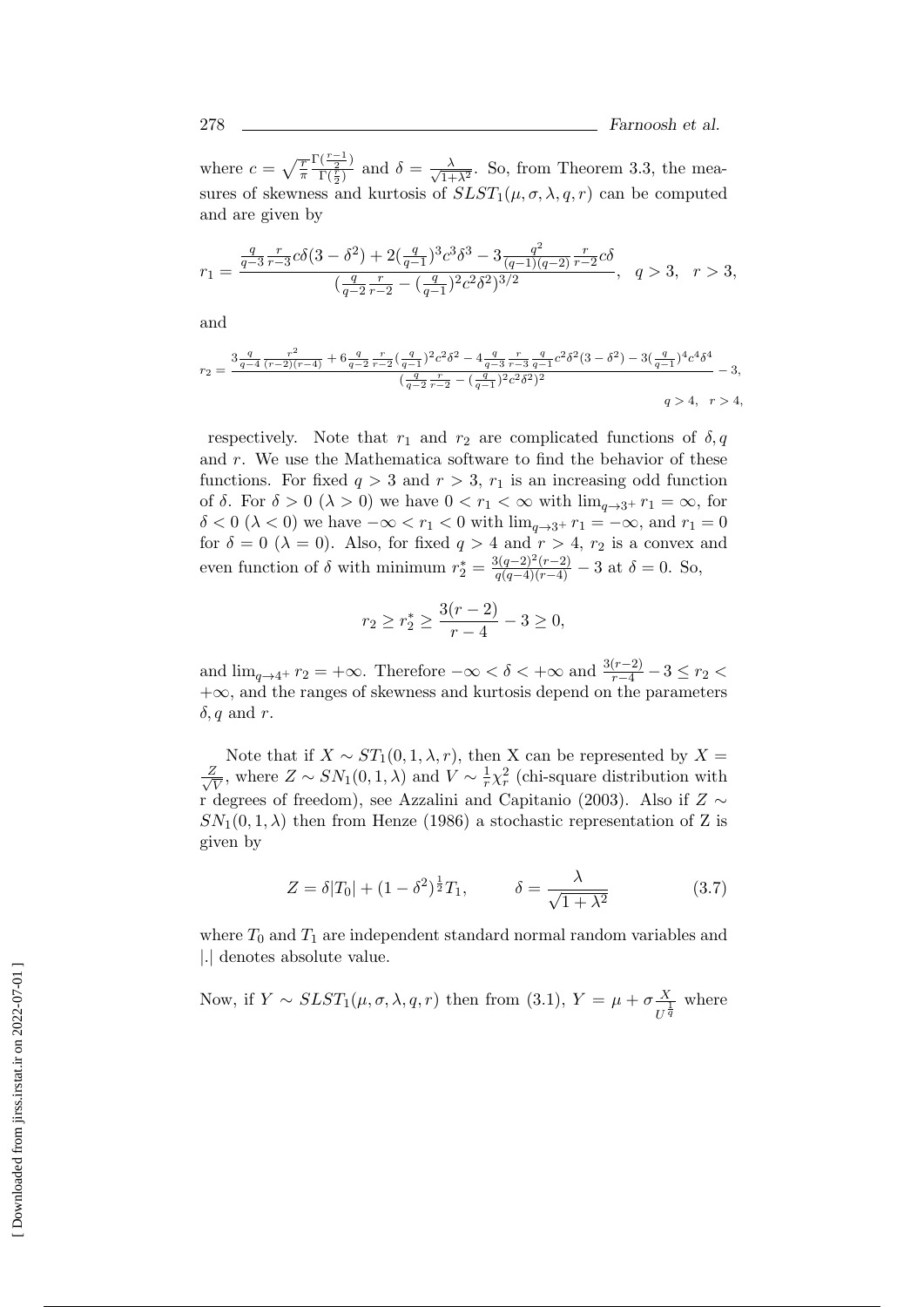*A Family of Skew-Slash Distributions and Estimation of ...*  $\qquad \qquad \boxed{279}$ 

 $X \sim ST_1(0, 1, \lambda, r)$ . So Y has the following stochastic representation

$$
Y = \mu + \sigma \delta U^{-\frac{1}{q}} V^{-\frac{1}{2}} |T_0| + \sigma (1 - \delta^2)^{\frac{1}{2}} U^{-\frac{1}{q}} V^{-\frac{1}{2}} T_1
$$
  
=  $\mu + \alpha T + \beta^{\frac{1}{2}} U^{-\frac{1}{q}} V^{-\frac{1}{2}} T_1$  (3.8)

where  $\alpha = \sigma \delta$ ,  $\beta = \sigma^2 (1 - \delta^2)$  and  $T = U^{-\frac{1}{q}} V^{-\frac{1}{2}} |T_0|$ . This representation can be used to simulate realizations of Y and to implement the EM-type algorithm.

## **4 Maximum Likelihood Estimation via an EM-Type Algorithm**

In this section we estimate the parameters of the new skew-slash distribution. We consider the special case of SLST distribution and estimate its parameter by maximum likelihood method. For maximum likelihood estimation of the parameters of  $SLST_1(\mu, \sigma, \lambda, q, r)$  we used an EM-type algorithm (Dempster et al., 1977) which is used similarly by Basso et al. (2010) for estimation of the parameters of scale mixture of skewnormal distributions. Let  $\mathbf{Y} = (Y_1, ..., Y_n)^T$  be a random sample of size n from  $SLST_1(\mu, \sigma, \lambda, q, r)$  distribution. For the simplicity in computation, we set  $q = 2$ . Consider the stochastic representation (3.8) for  $Y_i$ ,  $i = 1, 2, ..., n$ . Following the EM algorithm, let  $(Y_i, U_i, V_i)$ ,  $i =$ 1, 2, ..., *n* be the complete data, where  $Y_i$  is called observed data and  $U_i$ , *V*<sub>*i*</sub> are considered as missing data. Let  $\theta = (\mu, \sigma, \lambda, r)$ . From (3.8), for  $i = 1, 2, ..., n$  we have

$$
Y_i|u_i, v_i, t_i \sim N(\mu + \alpha t_i, u_i^{-1} v_i^{-1} \beta), \qquad U_i \sim U(0, 1)
$$
  
\n
$$
T_i|u_i, v_i \sim N(0, u_i^{-1} v_i^{-1})I(0, \infty), \qquad V_i \sim \frac{1}{r} \chi_r^2
$$
  
\n
$$
T_i|y_i, u_i, v_i \sim N(\mu_{T_i}, u_i^{-1} v_i^{-1} M_T^2)I(0, \infty)
$$

where  $\mu_{T_i} = \frac{\alpha}{\beta + \alpha^2} (y_i - \mu)$ ,  $M_T^2 = \frac{\beta}{\beta + \alpha^2}$  and  $N(a, b^2) I_{(0, \infty)}$  denote the truncated normal distribution  $N(a, b^2)$  on  $(0, \infty)$ . Since

$$
f(y_i, u_i, v_i, t_i) = f(y_i|u_i, v_i, t_i) f(t_i|u_i, v_i) f(u_i) f(v_i),
$$

so, the log-likelihood function for the complete data is given by

$$
L_c(\theta) = c - \frac{n}{2} \ln(\beta) - \frac{nr}{2} ln(\frac{r}{2}) - n \ln(\Gamma(\frac{r}{2})) - \frac{1}{2\beta} \sum_{i=1}^n u_i v_i (y_i - \mu - \alpha t_i)^2
$$

$$
+ (\frac{r}{2} - 1) \sum_{i=1}^n \ln(v_i) - \frac{r}{2} \sum_{i=1}^n v_i
$$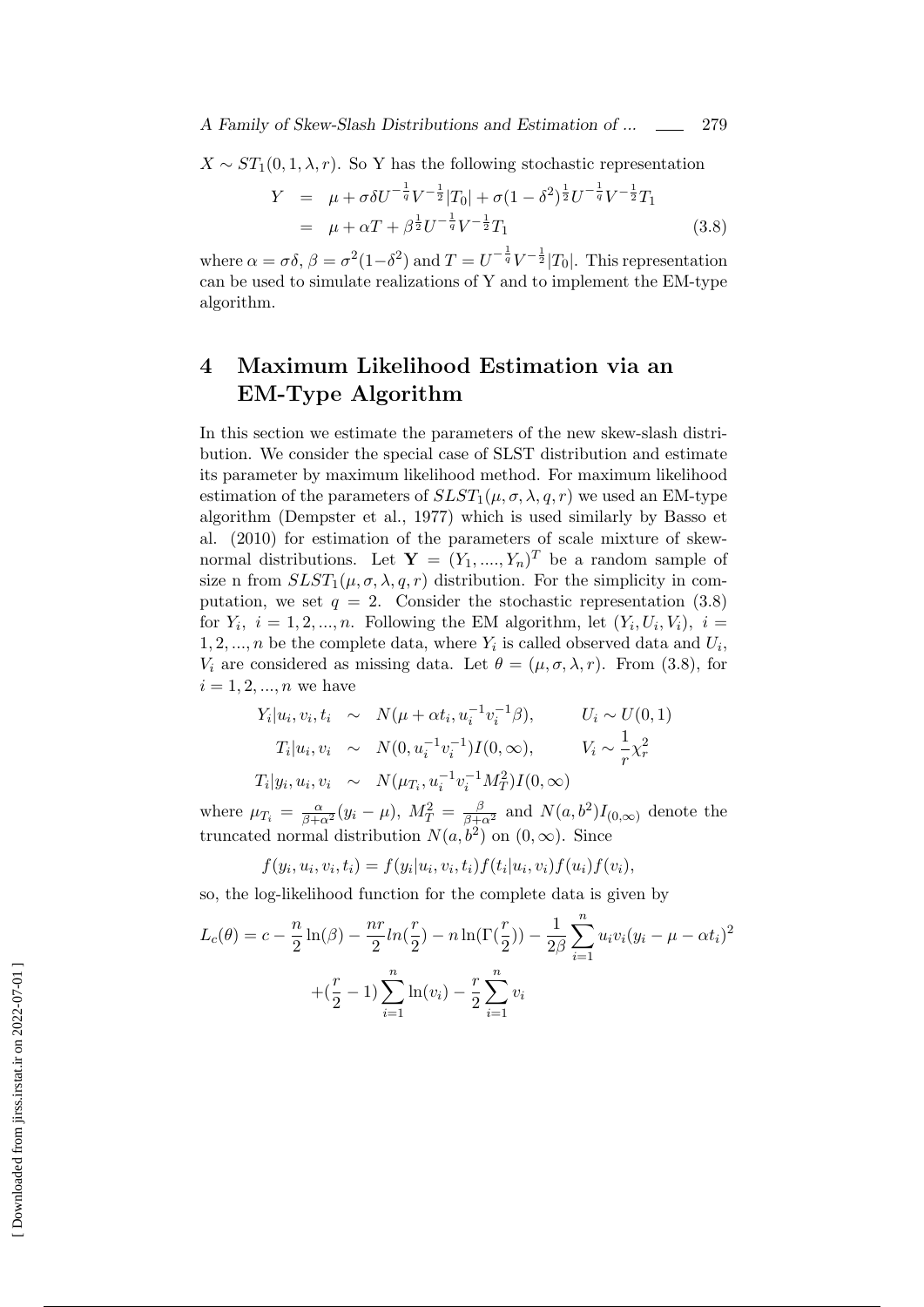where c is a constant that is independent of *θ*.

Now the conditional expectation of  $L_c(\theta)$  given the observed data  $y_i$  and the current estimates of the parameters, say  $\hat{\theta}$ , is given by

$$
Q(\theta|\hat{\theta}) = E(L_c(\theta)|y_i, \hat{\theta})
$$
\n
$$
= c - \frac{n}{2}\ln(\beta) - \frac{nr}{2}\ln(\frac{r}{2}) - n\ln(\Gamma(\frac{r}{2}))
$$
\n
$$
- \frac{1}{2\beta} \sum_{i=1}^n (E(V_i U_i | y_i, \hat{\theta})(y_i - \mu)^2
$$
\n
$$
+ \alpha^2 E(V_i U_i T_i^2 | y_i, \hat{\theta}) - 2\alpha (y_i - \mu) E(V_i U_i T_i | y_i, \hat{\theta}))
$$
\n
$$
+ (\frac{r}{2} - 1) \sum_{i=1}^n E(\ln(V_i) | y_i, \hat{\theta}) - \frac{r}{2} \sum_{i=1}^n E(V_i | y_i, \hat{\theta}). \quad (4.2)
$$
\n(4.2)

Let

$$
\hat{k}_i = E(V_i U_i | y_i, \hat{\theta}), \qquad \hat{S}_{4i} = E(\ln(V_i) | y_i, \hat{\theta})
$$
  

$$
\hat{S}_{2i} = E(V_i U_i T_i | y_i, \hat{\theta}), \qquad \hat{S}_{5i} = E(V_i | y_i, \hat{\theta})
$$
  

$$
\hat{S}_{3i} = E(V_i U_i T_i^2 | y_i, \hat{\theta}), \qquad \hat{S}_i = E(V_i^{\frac{1}{2}} U_i^{\frac{1}{2}} W_{\Phi} (\frac{\mu_{T_i} V_i^{\frac{1}{2}} U_i^{\frac{1}{2}}}{M_T}) | y_i, \hat{\theta}) \quad (4.3)
$$

where  $W_{\Phi(x)} = \frac{\phi(x)}{\Phi(x)}$  $\frac{\phi(x)}{\Phi(x)}$  and  $\phi$ ,  $\Phi$  are standard normal density and cumulative distribution function, respectively.

Since  $Y_i|u_i, v_i \sim SN_1(\mu, u_i^{-\frac{1}{2}}v_i^{-\frac{1}{2}}\sigma, \lambda)$ , so it is easy to show that

$$
\hat{k}_i = \frac{2}{\hat{\sigma}\hat{r}\sqrt{\hat{r}}f(y_i)} \int_0^1 \int_0^\infty u_i^{\frac{3}{2}} w_i^{\frac{3}{2}} p(w_i) \phi(u_i^{\frac{1}{2}} w_i^{\frac{1}{2}} (\frac{y_i - \hat{\mu}}{\hat{\sigma}\sqrt{\hat{r}}}))
$$
\n
$$
\times \Phi(u_i^{\frac{1}{2}} w_i^{\frac{1}{2}} \hat{\lambda} (\frac{y_i - \hat{\mu}}{\hat{\sigma}\sqrt{\hat{r}}})) dw_i du_i,
$$
\n
$$
\hat{S}_i = \frac{2}{\hat{\sigma}\hat{r}f(y_i)} \int_0^1 \int_0^\infty u_i w_i p(w_i) \phi(u_i^{\frac{1}{2}} w_i^{\frac{1}{2}} (\frac{y_i - \hat{\mu}}{\hat{\sigma}\sqrt{\hat{r}}}))
$$
\n
$$
\times \phi(u_i^{\frac{1}{2}} w_i^{\frac{1}{2}} \hat{\lambda} (\frac{y_i - \hat{\mu}}{\hat{\sigma}\sqrt{\hat{r}}})) dw_i du_i,
$$

$$
\hat{S}_{2i} = \hat{\mu}_{T_i} \hat{k}_i + \hat{M}_T \hat{S}_i, \n\hat{S}_{3i} = \hat{\mu}_{T_i}^2 \hat{k}_i + \hat{\mu}_{T_i} \hat{M}_T \hat{S}_i + \hat{M}_T^2,
$$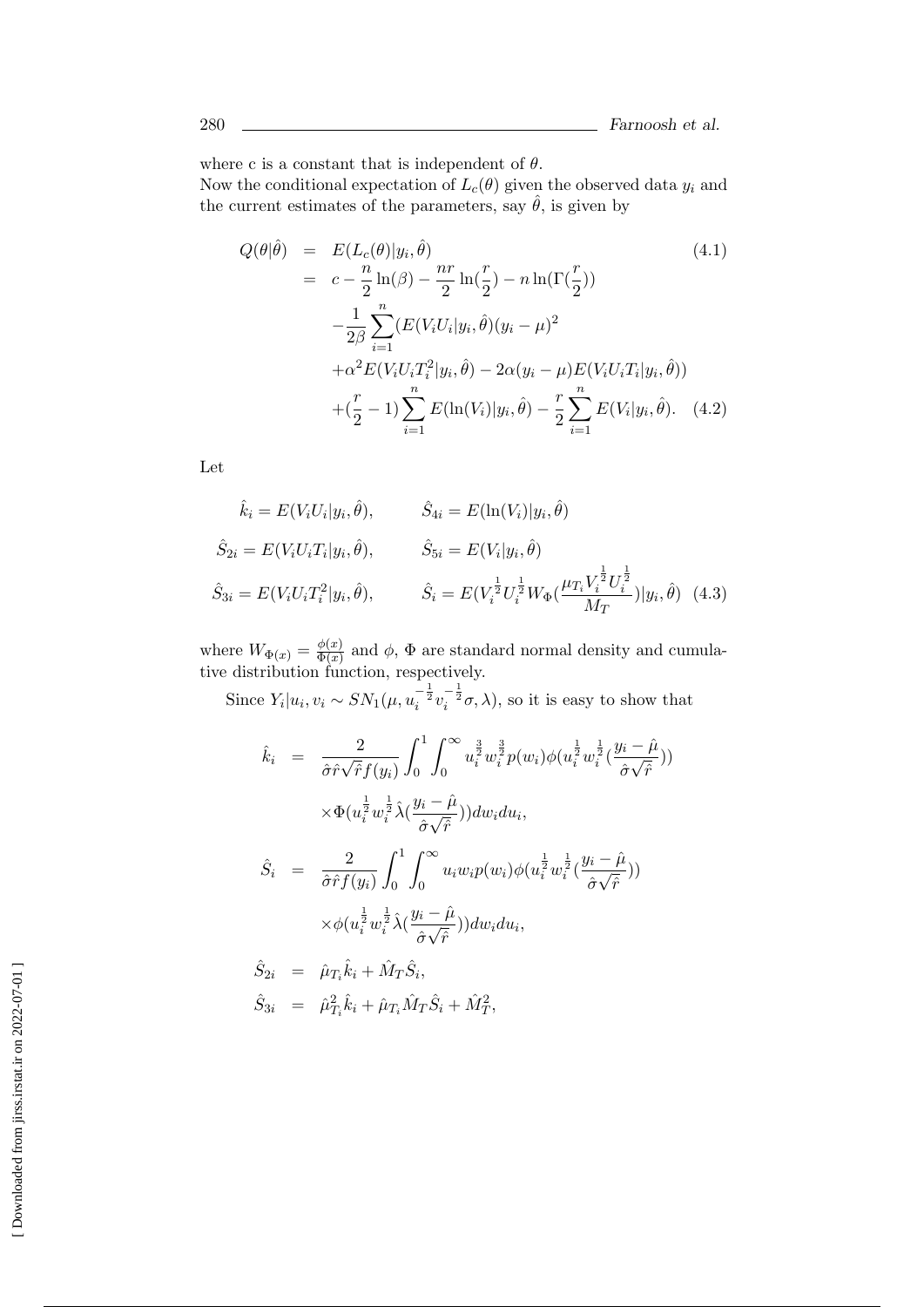*A Family of Skew-Slash Distributions and Estimation of ...* 281

$$
\hat{S}_{4i} = \frac{2}{\hat{\sigma}\hat{r}\sqrt{\hat{r}}f(y_i)} \int_0^1 \int_0^\infty u_i^{\frac{1}{2}} w_i^{\frac{3}{2}} p(w_i) \phi(u_i^{\frac{1}{2}} w_i^{\frac{1}{2}} (\frac{y_i - \hat{\mu}}{\hat{\sigma}\sqrt{\hat{r}}}))
$$
\n
$$
\times \Phi(u_i^{\frac{1}{2}} w_i^{\frac{1}{2}} \hat{\lambda} (\frac{y_i - \hat{\mu}}{\hat{\sigma}\sqrt{\hat{r}}})) dw_i du_i,
$$
\n
$$
\hat{S}_{5i} = \frac{2}{\hat{\sigma}\hat{r}\sqrt{\hat{r}}f(y_i)} \int_0^1 \int_0^\infty u_i^{\frac{1}{2}} w_i^{\frac{1}{2}} \ln(\frac{w_i}{r}) p(w_i) \phi(u_i^{\frac{1}{2}} w_i^{\frac{1}{2}} (\frac{y_i - \hat{\mu}}{\hat{\sigma}\sqrt{\hat{r}}}))
$$
\n
$$
\times \Phi(u_i^{\frac{1}{2}} w_i^{\frac{1}{2}} \hat{\lambda} (\frac{y_i - \hat{\mu}}{\hat{\sigma}\sqrt{\hat{r}}})) dw_i du_i,
$$
\n(4.4)

where  $f(y_i)$  is the p.d.f of  $SLST_1(\hat{\mu}, \hat{\sigma}, \hat{\lambda}, 2, \hat{r})$  (given by (3.2) with generator (3.6)) and  $p(w_i)$  is the p.d.f of  $\chi^2_r$ .

Now consider the E-step of the algorithm. In this step, given the observation  $y_i$  and current estimates  $\hat{\theta}$ , the conditional expectations  $\hat{k_i}$ ,  $\hat{S}_i$ ,  $\hat{S}_{2i}$ ,  $\hat{S}_{3i}$ ,  $\hat{S}_{4i}$  and  $\hat{S}_{5i}$  must be computed. Note that for computing  $\hat{k}_i$ ,  $\hat{S}_i$ ,  $\hat{S}_{4i}$  and  $\hat{S}_{5i}$ , Monte Carlo integration can be employed, which yields the so called MC-EM algorithm. For the M-step of the algorithm, we maximize the expected complete-data function over  $\theta$ , or the Q-function which from  $(4.2)$  and  $(4.3)$  is given by

$$
Q(\theta|\hat{\theta}^{(k)}) = E(L_c(\theta)|\mathbf{y}, \hat{\theta}^{(k)})
$$
  
\n
$$
= c - \frac{n}{2}\ln(\beta) - \frac{nr}{2}\ln(\frac{r}{2}) - n\ln(\Gamma(\frac{r}{2}))
$$
  
\n
$$
-\frac{1}{2\beta}\sum_{i=1}^n(\hat{k}_i^{(k)}(y_i - \mu)^2 + \alpha^2\hat{S}_{3i}^{(k)} - 2\alpha(y_i - \mu)\hat{S}_{2i}^{(k)})
$$
  
\n
$$
+(\frac{r}{2} - 1)\sum_{i=1}^n\hat{S}_{4i}^{(k)} - \frac{r}{2}\sum_{i=1}^n\hat{S}_{5i}^{(k)},
$$
(4.5)

where  $\hat{\theta}^{(k)}$  is an updated value of  $\hat{\theta}$ . From (4.5), we can derive explicit relations between  $\mu$ ,  $\alpha$  and  $\beta$  which maximizes (4.5), but this is not the case for *r*. In this case the M-step can be replaced with a sequence of conditional maximization (CM) steps. The resulting method known as ECM algorithm (Meng and Rubin, 1993). Liu and Rubin (1994) introduced an ECME algorithm which is maximizing the constrained Q-function with some CM-steps that maximizes the corresponding constrained actual marginal likelihood function, called CML-steps. Similar to Basso et al. (2010), we use ECME algorithm as follows.

**E-step**: Given a current estimate  $\hat{\theta}^{(k)} = (\hat{\mu}^{(k)}, \hat{\sigma}^{(k)}, \hat{\lambda}^{(k)}, \hat{r}^{(k)})$  and observation  $\mathbf{y} = (y_1, ..., y_n)$ , compute  $\hat{k}_i^{(k)}$  $S_i^{(k)}$  and  $S_i^{(k)}$  $i_i^{(k)}, i = 1, 2, ..., n$  from (4.4) by Monte Carlo integration and then compute  $\hat{S}_{2i}^{(k)}$  $s_{2i}^{(k)}$  and  $\hat{S}_{3i}^{(k)}$  $\frac{1}{3i}$ .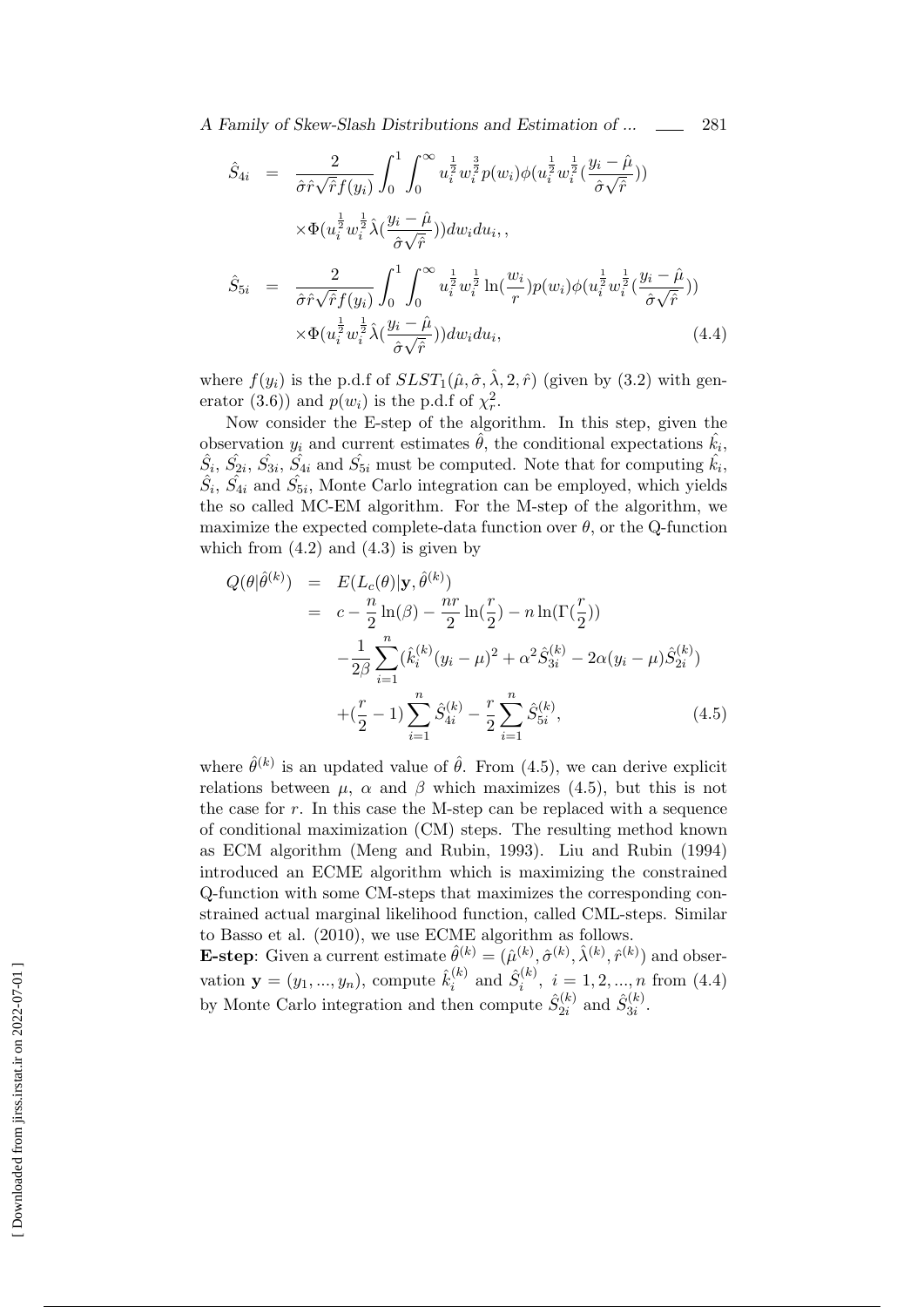**CM-steps**: Derive  $\hat{\theta}^{(k+1)}$  by maximizing  $Q(\theta|\hat{\theta}^{(k)})$  over  $\theta$ , which are given by the following closed form expressions

$$
\hat{\mu}^{(k+1)} = \left( \sum_{i=1}^{n} (y_i \hat{k}_i^{(k)} - \hat{\alpha}^{(k)} \hat{S}_{2i}^{(k)}) \right) \left( \sum_{i=1}^{n} \hat{k}_i^{(k)} \right)^{-1}
$$
\n
$$
\hat{\alpha}^{(k+1)} = \left( \sum_{i=1}^{n} (y_i - \hat{\mu}^{(k+1)}) \hat{S}_{2i}^{(k)} \right) \left( \sum_{i=1}^{n} \hat{S}_{3i}^{(k)} \right)^{-1}
$$
\n
$$
\hat{\beta}^{(k+1)} = \frac{1}{n} \sum_{i=1}^{n} (\hat{k}_i^{(k)} (y_i - \hat{\mu}^{(k+1)})^2 + (\hat{\alpha}^{(k+1)})^2 \hat{S}_{3i}^{(k)}
$$
\n
$$
-2\hat{\alpha}^{(k+1)} (y_i - \hat{\mu}^{(k+1)}) \hat{S}_{2i}^{(k)})
$$
\n
$$
\hat{\sigma}^{2^{(k+1)}} = (\hat{\alpha}^{(k+1)})^2 + \hat{\beta}^{(k+1)} \qquad \hat{\lambda}^{(k+1)} = \frac{\hat{\alpha}^{(k+1)}}{\sqrt{\hat{\beta}^{(k+1)}}}.
$$

**CML-step**: Derive  $\hat{r}^{(k+1)}$  by maximizing the actual marginal log-likelihood function as follows

$$
\hat{r}^{(k+1)} = argmax_{r} \sum_{i=1}^{n} \log(f(y_i; \hat{\mu}^{(k+1)}, \hat{\sigma}^{(k+1)}, \hat{\lambda}^{(k+1)}, 2, r)),
$$

where  $f(y_i; \theta)$  is the *SLST*<sub>1</sub> density.

The algorithm iterates between the E and M steps until reach convergence.

#### **4.1 The observed information matrix**

In this subsection we evaluate the observed information matrix of the SLST distribution, defined by

$$
\mathbf{J}_0(\Theta|\mathbf{y}) = -\frac{\partial^2 l(\Theta|\mathbf{y})}{\partial \Theta \partial \Theta^T},
$$

where  $l(\Theta|\mathbf{y})$  is the incomplete likelihood function based on observation **y**. Under some regularity conditions, the covariance matrix of the maximum likelihood estimates  $\hat{\Theta}$  can be approximated by the inverse of  $J_0(\Theta|\mathbf{y})$ . The observed information matrix can be obtained as follows,

$$
\mathbf{J}_0(\hat{\Theta}|\mathbf{y}) = \sum_{i=1}^n \hat{\mathbf{t}}_i \hat{\mathbf{t}}_i^T,
$$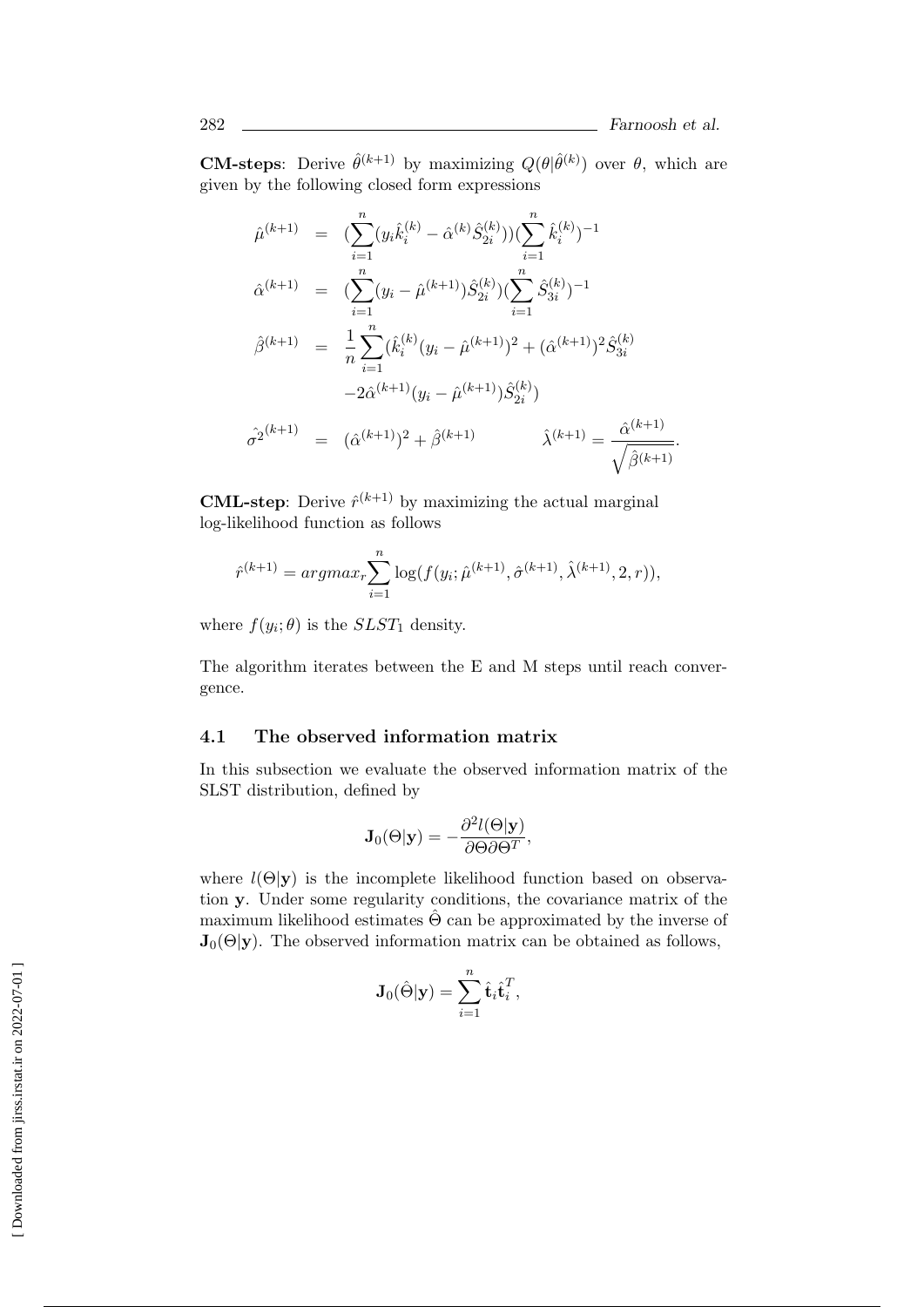where

$$
\hat{\mathbf{t}}_i = \frac{\partial(\log f(y_i; \theta_j))}{\partial \theta_j}, \qquad j = 1, 2, 3, 4,
$$

see Basford et al. (1997) and Lin et al. (2007).

Now, partitioned  $\hat{\mathbf{t}}_i$  into components corresponding to all the parameters in  $\Theta$ , i.e.,

$$
\hat{\mathbf{t}}_i = (\hat{t}_{i,\mu}, \hat{t}_{i,\sigma}, \hat{t}_{i,\lambda}, \hat{t}_{i,r})^T,
$$

where

$$
\hat{t}_{i,\theta_j} = \frac{\partial \ln f(y_i; \Theta)}{\partial \theta_j}, \qquad j = 1, 2, 3, 4.
$$

Define

$$
I_{i1}^{F_1}(v_1, v_2) = \int_0^1 u^{\frac{1}{2}+v_1} (1 + \frac{u(y_i - \mu)^2}{r\sigma^2})^{-\frac{r+v_2}{2}}
$$
  
\n
$$
\times F_1(\lambda u^{\frac{1}{2}}(y_i - \mu) (\frac{(r+1)}{r(r\sigma^2 + u(y_i - \mu)^2)})^{\frac{1}{2}}; r+1) du,
$$
  
\n
$$
I_{i1}^{f_1}(v_1, v_2, v_3) = \int_0^1 u^{\frac{1}{2}+v_1} (r\sigma^2 + u(y_i - \mu)^2)^{-\frac{v_2}{2}}
$$
  
\n
$$
\times f_1(\lambda u^{\frac{1}{2}}(y_i - \mu) (\frac{(r+1)}{r(r\sigma^2 + u(y_i - \mu)^2)})^{\frac{1}{2}}; r+1) du,
$$
  
\n
$$
I_{i2}^{F_1}(v_1, v_2) = \int_0^1 u^{\frac{1}{2}+v_1} (\sigma^{\frac{2}{r+1}} + u^{\frac{\sigma^{-\frac{2r}{r+1}}}{r}}(y_i - \mu)^2)^{-\frac{r+v_2}{2}}
$$
  
\n
$$
\times F_1(\lambda u^{\frac{1}{2}}(y_i - \mu) (\frac{(r+1)}{r(r\sigma^2 + u(y_i - \mu)^2)})^{\frac{1}{2}}; r+1) du,
$$
  
\n
$$
I_{i2}^{f_1}(v_1, v_2, v_3) = \int_0^1 u^{\frac{1}{2}+v_1} (\sigma^{\frac{2}{r+1}} + u^{\frac{\sigma^{-\frac{2r}{r+1}}}{r}}(y_i - \mu)^2)^{-\frac{r+v_2}{2}}
$$
  
\n
$$
\times (r\sigma^2 + u(y_i - \mu)^2)^{-\frac{v_2}{2}}
$$
  
\n
$$
\times f_1(\lambda u^{\frac{1}{2}}(y_i - \mu) (\frac{(r+1)}{r(r\sigma^2 + u(y_i - \mu)^2)})^{\frac{1}{2}}; r+1) du,
$$

where  $f_1(x; r + 1)$  and  $F_1(x; r + 1)$  are p.d.f. and c.d.f. of Student-t distribution with  $r + 1$  degree of freedom.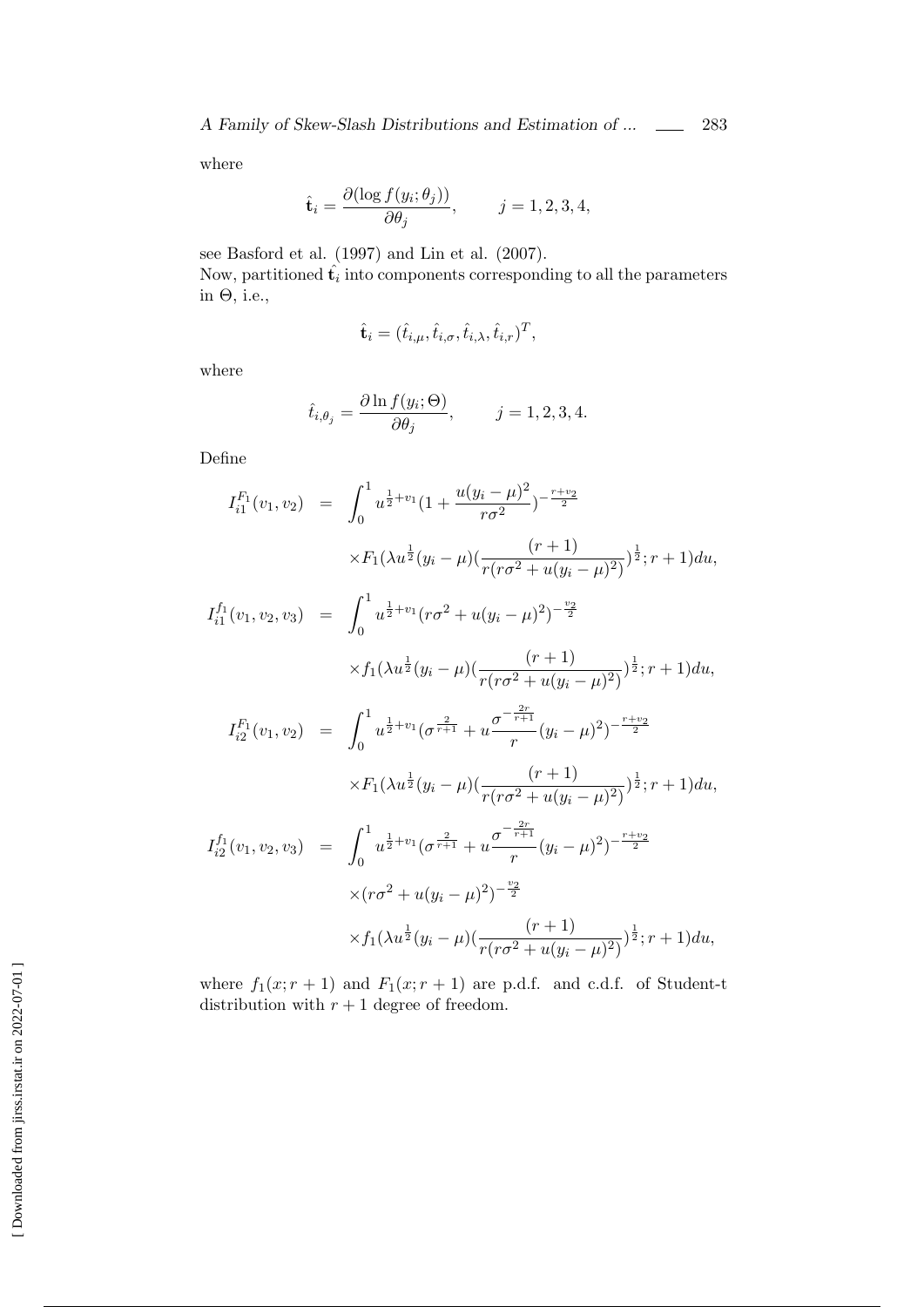After some algebraic manipulation, we obtain

$$
\frac{\partial}{\partial \mu}(f(y_i; \Theta)) = \frac{2}{\sigma} \frac{\Gamma(\frac{r+1}{2})}{(r\pi)^{\frac{1}{2}}\Gamma(\frac{r}{2})} \left(\frac{(r+1)}{r} \frac{(y_i - \mu)}{\sigma^2} I_{i1}^{F_1}(1,3) - \lambda \frac{(r+1)}{r} \frac{1}{2} I_{i1}^{f_1}(\frac{1}{2},1,3) - \lambda \frac{(r+1)}{r} \frac{1}{2} (y_i - \mu)^2 I_{i1}^{f_1}(\frac{3}{2},1,3) \right),
$$
\n
$$
\frac{\partial}{\partial \sigma}(f(y_i; \Theta)) = \frac{2\Gamma(\frac{r+1}{2})}{(r\pi)^{\frac{1}{2}}\Gamma(\frac{r}{2})} ((y_i - \mu)^2 \sigma^{-\frac{3r+1}{r+1}} I_{i2}^{F_1}(1,3) - \sigma^{-\frac{1}{r+1}} I_{i2}^{F_1}(0,3) - \lambda \frac{(r(r+1))^{\frac{1}{2}}}{2} (y_i - \mu) I_{i2}^{f_1}(\frac{1}{2},1,3) \right),
$$
\n
$$
\frac{\partial}{\partial \lambda}(f(y_i; \Theta)) = \frac{2}{\sigma} \frac{(r+1)^{\frac{1}{2}}\Gamma(\frac{r+1}{2})}{r\pi^{\frac{1}{2}}\Gamma(\frac{r}{2})} (y_i - \mu) I_{i1}^{f_1}(\frac{1}{2},1,1),
$$
\n
$$
\frac{\partial}{\partial r}(f(y_i; \Theta)) = \frac{2}{\sigma} (\frac{(\frac{\partial}{\partial r}\Gamma(\frac{r+1}{2}))\Gamma(\frac{r}{2}) - \frac{1}{2r}\Gamma(\frac{r+1}{2})\Gamma(\frac{r}{2}) - \Gamma(\frac{r+1}{2})(\frac{\partial}{\partial r}\Gamma(\frac{r}{2}))}{(r\pi)^{\frac{1}{2}}\Gamma(\frac{r}{2})} \times I_{i1}^{F_1}(0,1) + \frac{\Gamma(\frac{r+1}{2})}{2\pi^{\frac{1}{2}}\Gamma(\frac{r}{2})} \frac{(r+1)}{\sigma^2 r^{\frac{5}{2}}} (y_i - \mu)^2 I_{i1}^{f_1}(1,3) + \frac{\lambda}{r^2(r+1)^{\frac{1}{2}}\sigma^{\frac{1}{2}}\Gamma(\frac{
$$

Note that the elements of the information matrix are very complicated. So, we cannot establish the non singularity of the observed information matrix. But for the SLST model, from the simulation study we observe that this matrix is nonsingular for finite degrees of freedom.

In the next section we use the above techniques to estimate the parameters.

#### **4.2 Sensitivity Analysis**

For checking the influence of observations on the ML estimators, we use a sensitivity analysis with scale-deletion method in this section and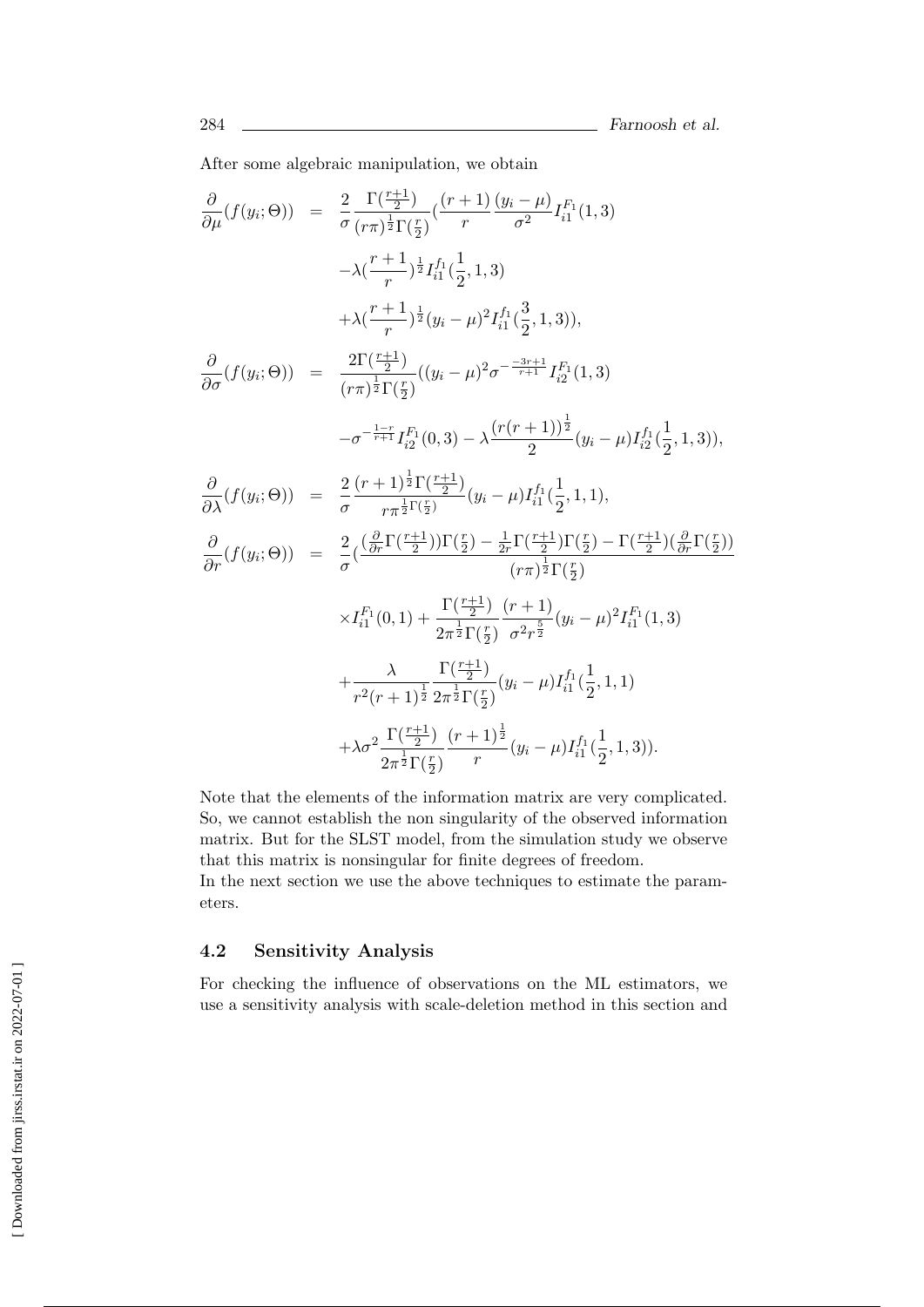Section 5.3, to detect observations that under small perturbation of the model exert great influence on the ML estimates. This method has been used in some papers, such as Cook (1977), Bolfarine et al. (2007) and Lin et al. (2009). We use the case-deletion approach to detect the influence of removing the *i*-th case from the analysis by evaluating the metrics such as the likelihood distance and Cook's distance (see Cook, 1977).

Let  $\hat{\Theta}_{(i)}$  be the ML estimate of  $\Theta$  without the *i*-th observation in the sample. To assess the influence of the *i*-th case on the ML estimate  $\hat{\Theta}$ , the basic idea is to compare the difference between  $\hat{\Theta}_{(i)}$  and  $\hat{\Theta}$ . If deletion of a case seriously influences the estimates, more attention should be paid in that case. Hence, if  $\hat{\Theta}_{(i)}$  is far from  $\hat{\Theta}$ , then the *i*-th case is regarded as an influential observation. A first measure of global influence is defined as the standardized norm of  $\hat{\Theta}_{(i)} - \hat{\Theta}$ , namely the generalized Cook distance

$$
GD_i(\Theta) = (\hat{\Theta}_{(i)} - \hat{\Theta})^T [-\ddot{L}(\Theta)](\hat{\Theta}_{(i)} - \hat{\Theta}),
$$

where  $-\ddot{L}(\Theta) = \frac{\partial^2 l(\Theta|\mathbf{y})}{\partial \Theta \partial \Theta^T}$  is the observed information matrix (in  $\Theta = \hat{\Theta}$ ) evaluated in this section.

Another measure of case-deletion approach is the likelihood distance which is defined by

$$
LD_i(\Theta) = 2(L(\hat{\Theta}_{(i)}) - L(\hat{\Theta}_{(i)})).
$$

In the next section we perform sensitivity analysis to illustrate the usefulness of the proposed methodology.

## **5 Applications**

In this section, we present two applications of SLSEL distribution. The first one is a small simulation study and the other is a statistical analysis of real data sets.

#### **5.1 Small Simulation Studies**

We perform a small simulation study to investigate the ML estimators that proposed in Section 4. In the simulation study, we investigate asymptotic properties of the estimate obtained by ECME algorithm. We generate random sample of sizes  $n = 100, 500, 1000, 5000$  and 10000 from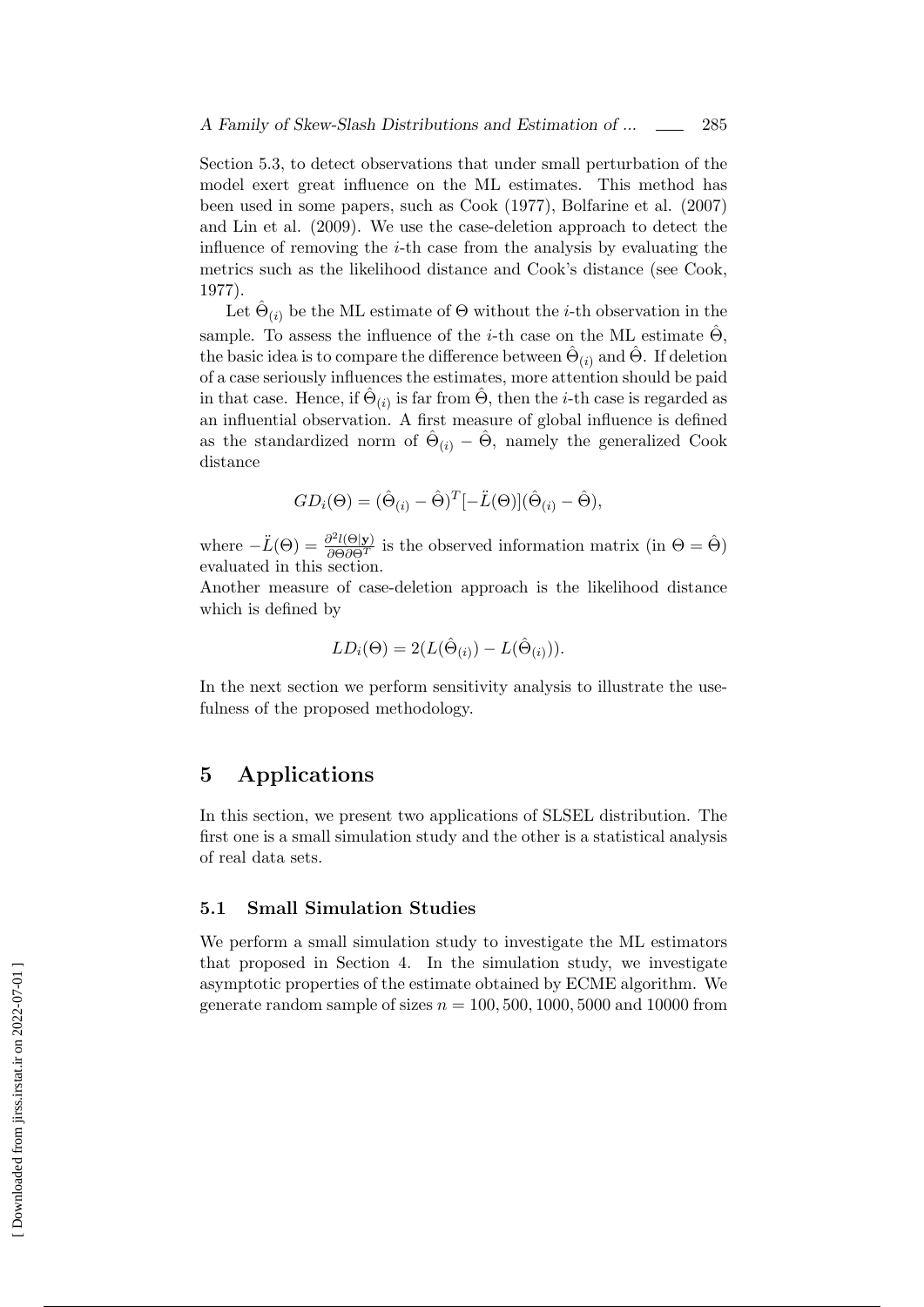$SLST<sub>1</sub>(0, 1, 1, 2, 5)$ . For each sample of size *n*, we repeat the sampling 100 times and compute the simulation bias and MSE which are defined as

$$
Bias(\hat{\gamma}^{(j)}) = \frac{1}{100} \sum_{i=1}^{100} \hat{\gamma}_i^{(j)} - \gamma^{(j)}
$$
  
\n
$$
MSE(\hat{\gamma}^{(j)}) = \frac{1}{100} \sum_{i=1}^{100} (\hat{\gamma}_i^{(j)} - \gamma^{(j)})^2, \quad j = 1, 2, 3, 4,
$$

where  $\gamma^{(j)}$  and  $\hat{\gamma_i}^{(j)}$ ,  $j = 1, 2, 3, 4$  stands for parameters  $\mu, \sigma, \lambda, r$  and their ECME estimates when the data is sample *i*, respectively. Figure 3 shows the graph of  $Bias(\hat{\gamma}^{(j)})$  versus the sample size *n*. From this figure we see that the bias of  $\hat{\mu}, \hat{\sigma}, \hat{\lambda}, \hat{r}$  converges to zero when the sample size is increased. A similar result was happening for the MSE of these estimators.



**FIGURE. 3** Graph of bias versus sample size *n* for ECME estimates of **a**  $\hat{\mu}$ , **b**  $\hat{\sigma}$ , **c**  $\hat{\lambda}$  and **d**  $\hat{r}$ 

#### **5.2 Real Data Application**

We consider here the fiber-glass data set analyzed by Jones and Faddy (2003) and Azzalini and Capitanio (2003) in two forms of skew-t distribution and Wang and Genton (2006) in the slash skew-normal (SLSN) distribution. They note skewness on the left as well as heavy tail behavior. We fit a  $SLSN_1(\mu, \sigma, \lambda, 2)$  and a  $SLST_1(\mu, \sigma, \lambda, 2, r)$  distribution to this data set. The maximum likelihood estimates of the pa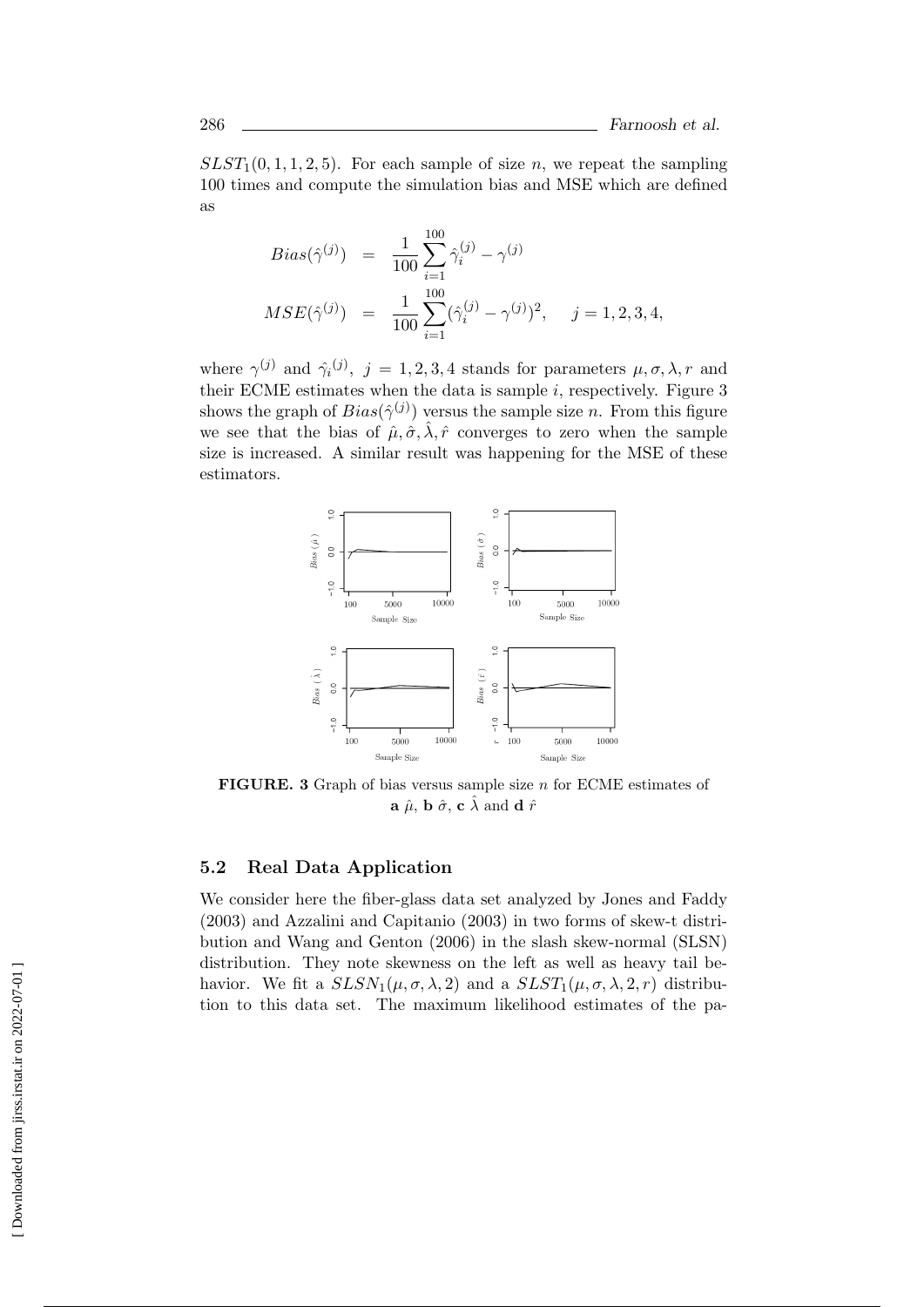rameters via ECME algorithm and their standard errors (in parenthesis) are  $\hat{\mu} = 1.77(0.6703), \ \hat{\sigma} = 0.21(0.0481), \ \hat{\lambda} = -1.73(0.6829)$  and  $\hat{\mu} = 1.69(0.0622), \ \hat{\sigma} = 0.15(0.0628), \ \hat{\lambda} = -1.1(1.3475), \ \hat{r} = 4.1(2.3732)$ for SLSN and SLST distributions, respectively. The histogram of this data set and the fitted density curves are plotted in Figure 4. For model comparison, we also computed the Akaike Information Criterion (AIC) (Akaike, 1974) and the Efficient Determination Criterion (EDC) (Bai et al., 1989). These values are  $AIC = 35.41$  and  $EDC = 34.17$  for SLSN distribution and *AIC* = 34*.*59 and *EDC* = 32*.*94 for SLST distribution. From these criteria and Figure 4, we see that SLST distribution has a better fit than the SLSN distribution to this data set. Note that we use a similar ECM algorithm as in Section 4 to estimate the parameters of SLSN distribution.



**FIGURE.** 4 Histogram of fiber-glass data set with fitted  $SLSN_1(\mu, \sigma, \lambda, 2)$ distribution (dashed line) and  $SLST_1(\mu, \sigma, \lambda, 2, r)$  distribution (solid line)

#### **5.3 Sensitivity Analysis**

In this section, we use the real data set to find the points which are influential in parameter estimation. Let  $\hat{\Theta}$  be the ML estimate of  $\Theta$  in fiber-glass data and  $\hat{\Theta}_i$  be the ML estimate of  $\Theta$  without the *i*-th observation, then we compute the  $GD_i$  and  $LD_i$  as diagnostics for global influence. The measures  $GD_i$  and  $LD_i$  computed and presented in Figures 5.a and 5.b, respectively. From these figures we observe that the case 63 is identified as the most influential and cases 56, 59 and 60 are influential.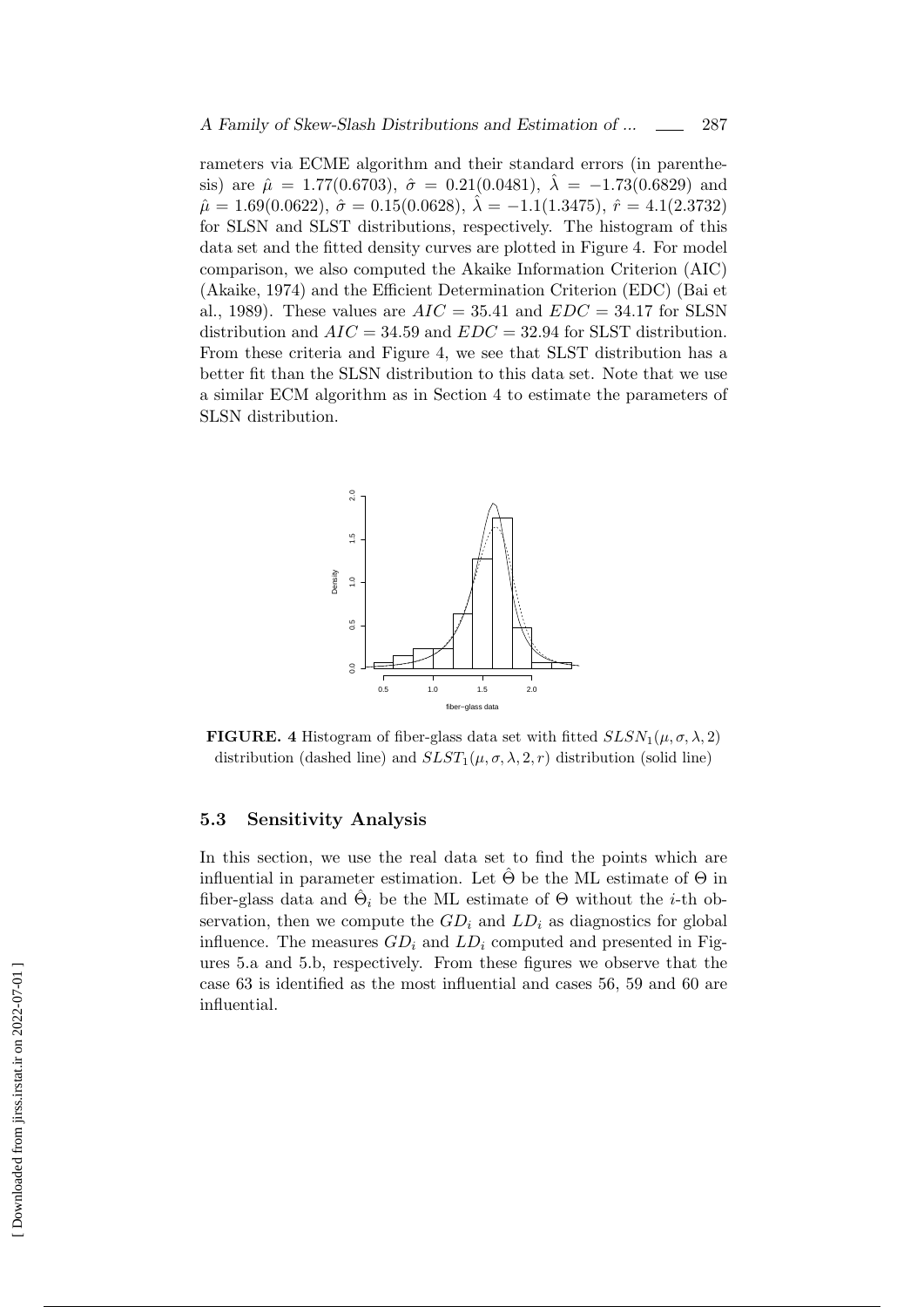

**FIGURE.5 a** Index plot of *GD<sup>i</sup>* for case weights perturbation for fiber-glass data

**b** Index plot of  $LD_i$  for case weights perturbation for fiber-glass data

## **6 Conclusion and Future Work**

In this article, we present a new class of asymmetric distributions, called SLSEL distributions, to find more flexible models which present features of the data. We investigate some properties of the proposed model. Also, we use the EM-type algorithm to obtain the maximum likelihood estimates. Furthermore, we illustrate our method with a real data set and show that the SLSEL model has better performance than the other competitors' ones. Finally, we use the case-deletion approach to the proposed model to check the influence of observations on ML estimators. Results obtained from the real data sets show the usefulness of the approach.

Another special case of this work is to define the Skew-Slash Contaminated Normal (SLSCN) distribution which can be defined as follows:

Let Y be given by  $(3.1)$ , where X has the p.d.f. given by  $(2.2)$  with  $\mu = 0, \sigma = 1$  and the generator function

$$
g(t) = \upsilon \phi(t; 0, \frac{1}{\gamma}) + (1 - \upsilon)\phi(t; 0, 1), \quad t \in R.
$$

We denoted it by  $Y \sim SLSCN_1(\mu, \sigma, \lambda, q, v, \gamma)$ . The SLSCN is a flexible distribution which can be used to model the data with skewness and/or heavy tailed. Because of the complexity of this model, further works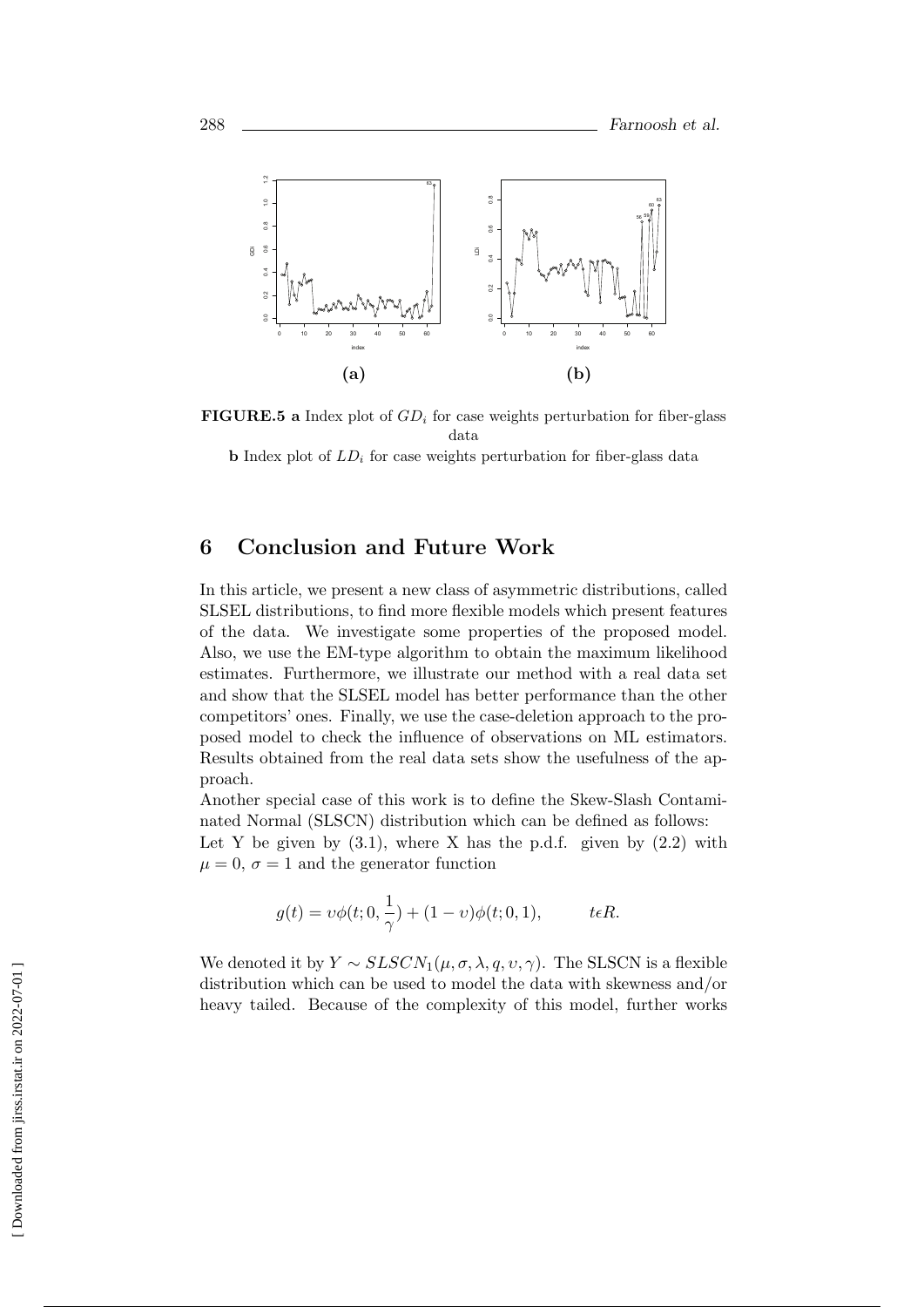are needed for finding the ML estimates via the EM algorithm of the SLSCN distribution.

## **Acknowledgments**

The authors are grateful to the Associate Editor, and anonymous referees for making helpful comments and suggestions on an earlier version of this article. Research of the second author was supported by the research council of Allameh Tabataba'i University.

## **References**

- Akaike, H. (1974), A new look at the statistical model identification. IEEE Transactions on Automatic Control, **19**, 716-723.
- Arslan, O. (2008), An alternative multivariate skew-slash distribution. Statist. Probab. Lett., **78**, 2756-2761.
- Arslan, O. (2009), Maximum likelihood parameter estimation for the multivariate skew-slash distribution. Statist. Probab. Lett., **79**, 2158-2165.
- Arslan, O. and Genc, A. I. (2009), A generalization of the multivariate slash distribution. J. Statist. plann. Inference, **139**, 1164-1170.
- Azzalini, A. (1985), A class of distributions which includes the normal ones. Scand. J. Statist., **12**, 171-178.
- Azzalini, A. (1986), Further results on a class of distributions which includes the normal ones. Statistica, **46**, 199-208.
- Azzalini, A. and Capitanio, A. (1999), Statistical applications of the multivariate skew-normal distribution. J. Roy. Statist. Soc. Ser. B, **61**, 579-602.
- Azzalini, A. and Capitanio, A. (2003), Distributions generated by perturbation of symmetry with emphasis on a multivariate skew-t distribution. J. Roy. Statist. Soc., Ser. B, **65**, 367-389.
- Azzalini, A. and Dalla Valle, A. (1996), The multivariate skew-normal distribution. Biometrika, **83**, 715-726.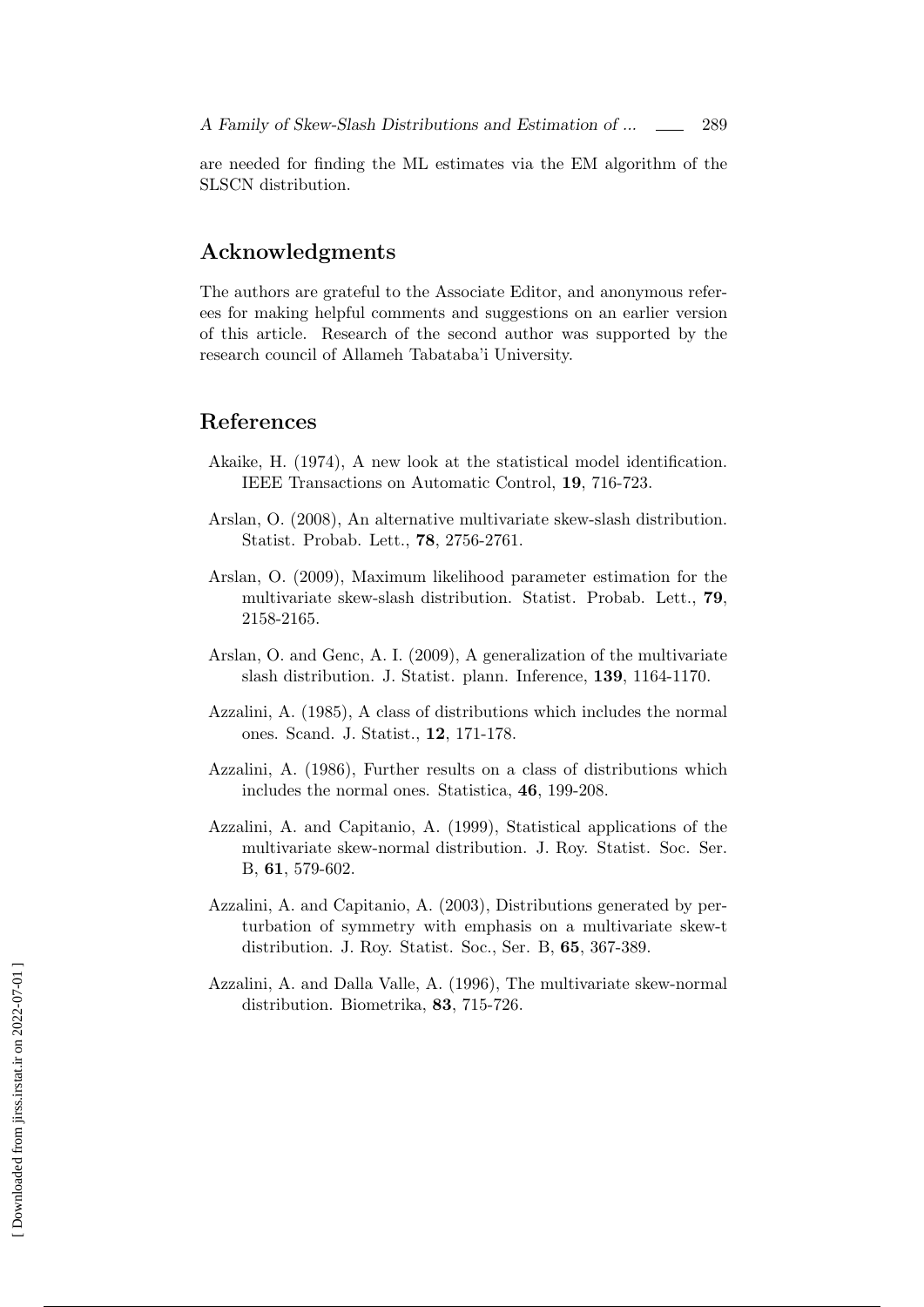- Bai, Z. D., Krishnaiah, P. R., and Zhao, L. C. (1989), On rates of convergence of efficient detection criteria in signal processing with white noise. IEEE Transactions on Information Theory, **35**, 380- 388.
- Basford K. E., Greenway, D. R., Mclachlan, G. J., and Peel, D. (1997), Standard errors of fitted component means of normal mixtures. Comput. Statist., **12**, 1-17.
- Basso, R. M., Lachos, V. H., Cabral, C. R. B., and Ghosh, P., (2010), Robust mixture modeling based on the scale mixtures of skewnormal distributions. Comput. Statist. Data Analysis **54**, 2926- 2941.
- Bolfarine, H., Montenegro, L. C., and Lachos, V.H. (2007), Inference diagnostics for skew-normal linear mixed models. Sankhya, **69**, 648-670.
- Branco, M. D. and Dey, D. K., (2001), A general class of multivariate skew-elliptical distributions. J. Multivariate Anal., **79**, 99-113.
- Cook, R. D. (1977), Detection of influential observation in linear regression. Technometrics, **19**, 5-18.
- Dempster, A. P., Liard, N. M., and Rubin, D. B. (1977), Maximum likelihood from incomplete data via the EM algorithm. J. Roy. Statist. Soc., Ser. B, **39**, 1-38.
- Fang, K. T., Kotz, S., and Ng, K. W. (1990), Symmetric multivariate and related distributions. New York: Chapman and Hall.
- Genc, A. I. (2007), A generalization of the univariate slash by a scalemixtured exponential power distribution. Commun. Statist. Simulation Comput., **36**, 937-947.
- Genton, M. G. (2004), Skew-elliptical distributions and their applications: A Journey Beyond Normality. chapman and Hall/ CRC, Boca Raton, FL, Edited, Volume.
- Gomez, H. W., Quintana, F. A., and Torres, J. (2007), A new family of slash-distributions with elliptical contours. Statist. Probab. Lett., **77**, 717-725.
- Gomez, H. W. and Venegas, O. (2008), Erratum to: A new family of slash-distributions with elliptical contours. Statist. Probab. Lett., **78**, 2273-2274.